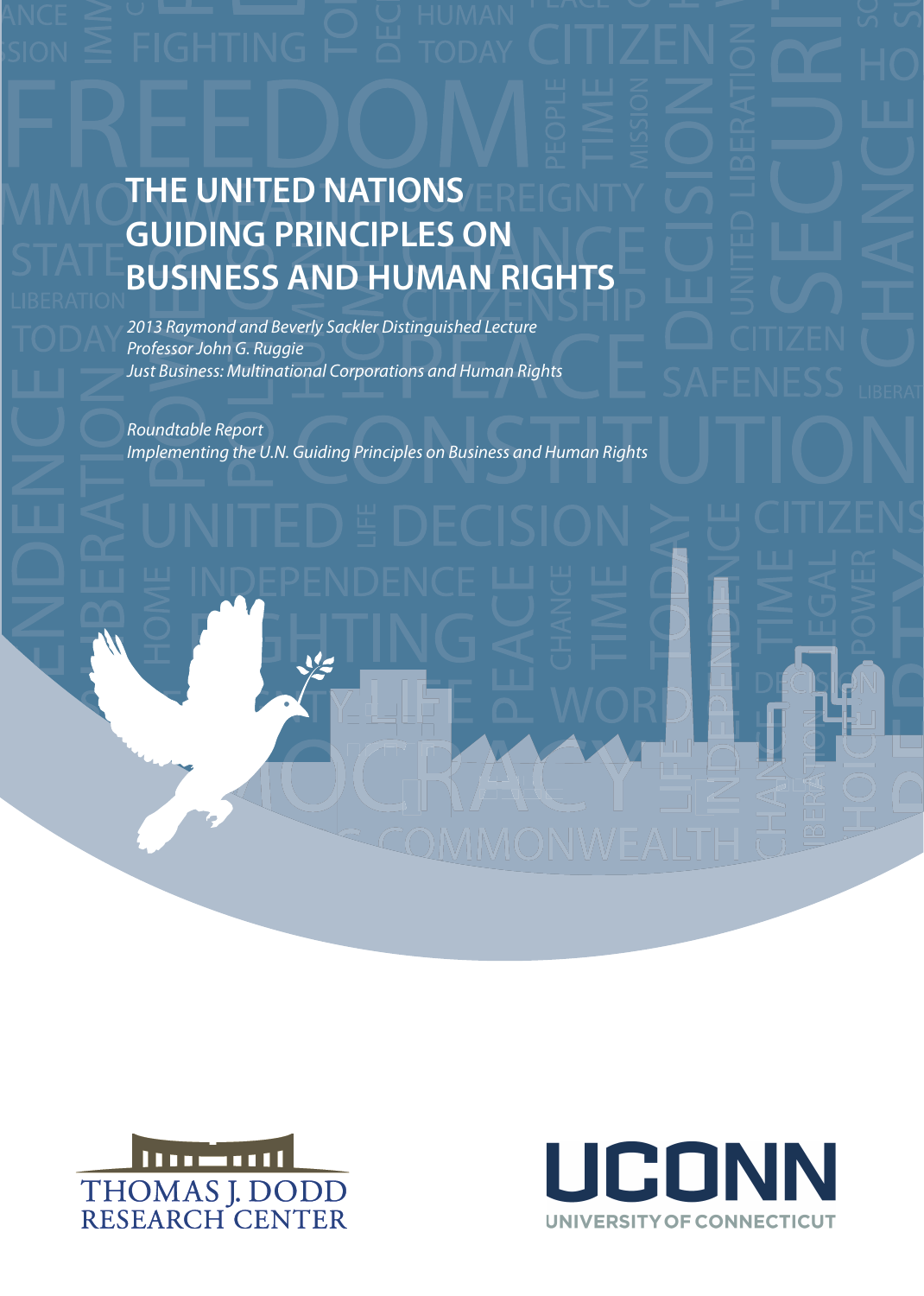# **Foreword**

The Thomas J. Dodd Research Center at the University of Connecticut is proud to have hosted Professor John Ruggie for the 2013 Raymond and Beverly Sackler Distinguished Lecture as well as the subsequent Roundtable on Implementing the UN Guiding Principles on Business and Human Rights. The work of Lisa Laplante and Suzanne Spears in developing, organizing, and now disseminating the results of these events was an invaluable contribution to the Dodd Center's programming. These events were critical contributions to a broader University initiative that has sought to prioritize business and human rights as an area of both academic inquiry and public service outreach. While some elements of this initiative predate the adoption of the UN Guiding Principles, developments at the international level have given new focus and purpose to these efforts and the Dodd Center looks forward to continuing to be a site of conversation, deliberation, and promotion of human rights within the business sector.

**Glenn Mitoma, Ph.D. Interim Director Thomas J. Dodd Research Center University of Connecticut**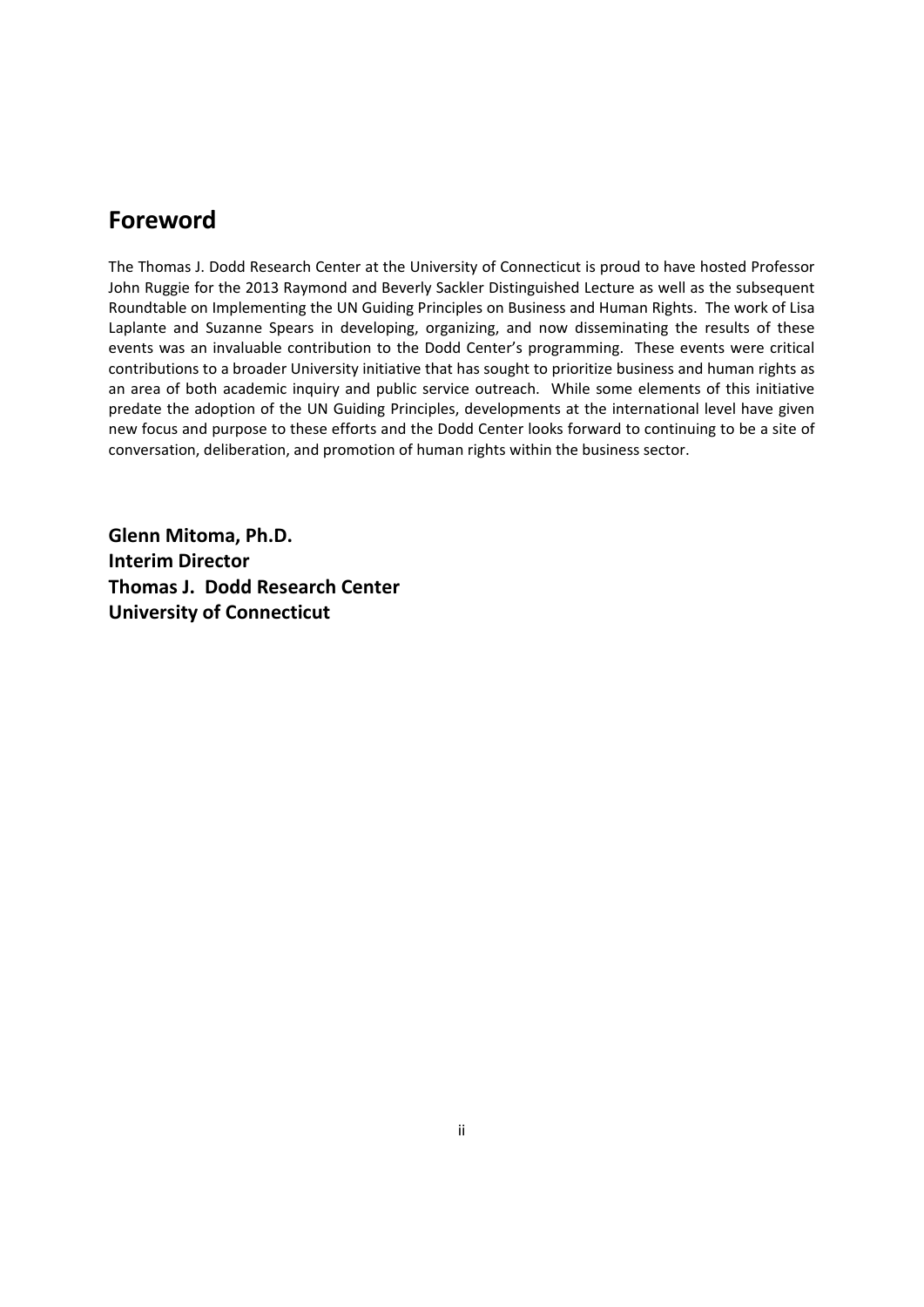# **CONTENTS**

| <b>Professor John G. Ruggie, Just Business: Multinational Corporations</b> |  |
|----------------------------------------------------------------------------|--|
|                                                                            |  |
|                                                                            |  |
|                                                                            |  |
|                                                                            |  |
|                                                                            |  |
| Roundtable Report, Implementing the U.N. Guiding Principles on             |  |
|                                                                            |  |
|                                                                            |  |
|                                                                            |  |
| 1. Making a Heterodox Approach Effective  14                               |  |
|                                                                            |  |
| 3.                                                                         |  |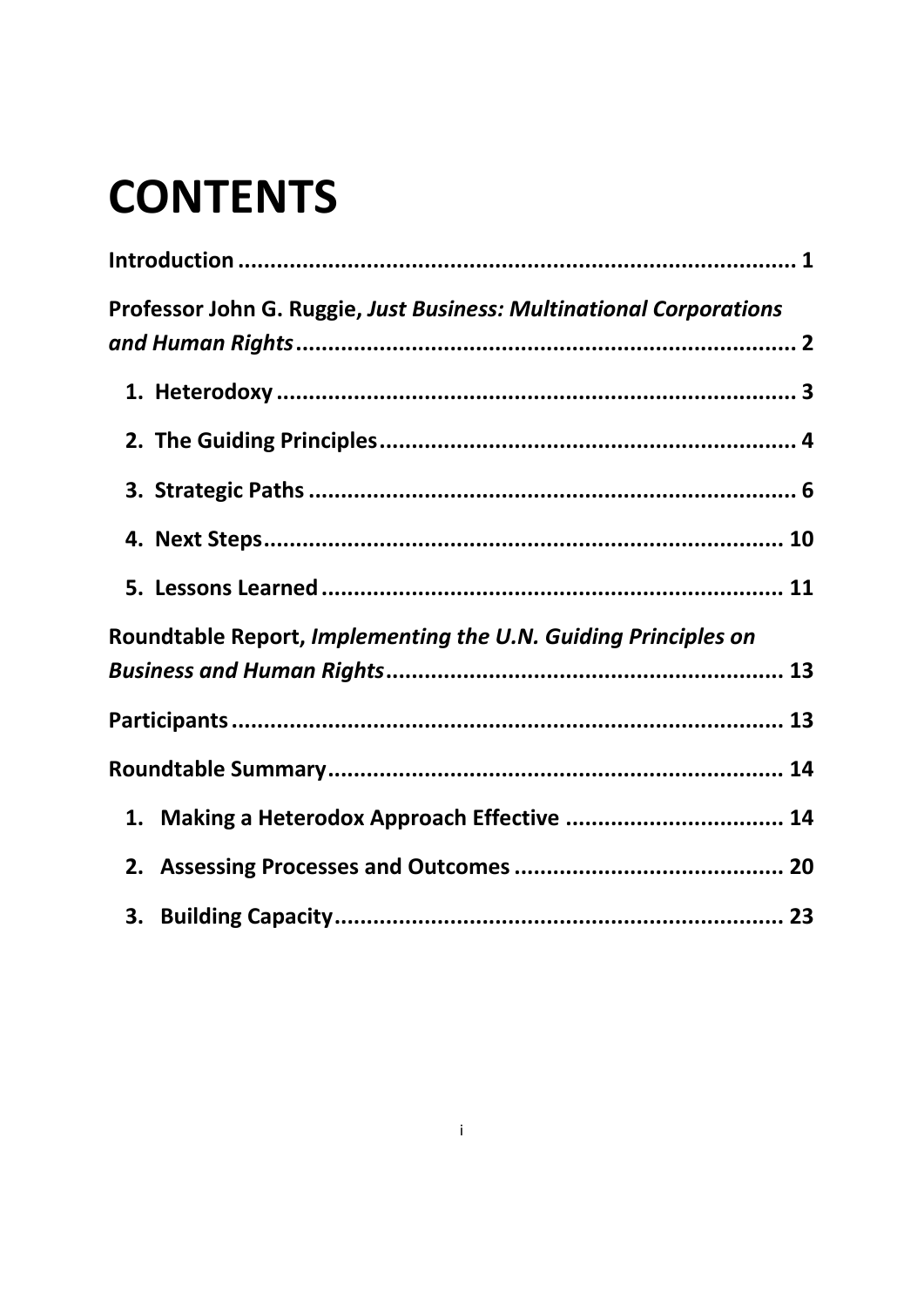# **Introduction**

On February 28 and March 1, 2013, the Thomas J. Dodd Research Center at the University of Connecticut held two events regarding the United Nations Guiding Principles on Business and Human Rights.

First, on February 28, the author of the Guiding Principles, Professor John G. Ruggie gave the 2013 Raymond and Beverly Sackler Distinguished Lecture. The title of Professor Ruggie's lecture was *Just Business: Multinational Corporations and Human Rights*. This document contains the text from which Professor Ruggie spoke. A podcast of Professor Ruggie's lecture can be found at http://mediasite.dl.uconn.edu/Mediasite/Play/76c132b67e3e4aa0ad91295b041cbf381d.

Second, on March 1, the Dodd Center convened a *Roundtable on Implementing the UN Guiding Principles on Business and Human Rights*. We co‐chaired the Roundtable and drafted the summary of the discussion contained here as a contribution to broader efforts to disseminate and implement the Guiding Principles. We have reported participants' comments without attribution, as the Roundtable was conducted under the Chatham House Rule. Our summery is not intended to be a document adopted or endorsed by consensus of the group, nor necessarily reflecting the positions of the individual participants or their organizations.

We thank the Dodd Center for making the Roundtable and this Report possible; the participants for their active engagement and collaboration; John Sherman of the Shift Project for his guidance; Rachel Traficanti for her assistance in organizing the event; Emily Kaufman for her assistance in preparing the text of Professor Ruggie's talk; the Human Rights Institute and Robert C. Bird, Northeast Utilities Chair in Business Ethics at the University of Connecticut for their collaboration and co-sponsorship; and President Susan Herbst and Provost Mun Choi for supporting this initiative.

**Lisa J. Laplante Suzanne A. Spears Thomas J. Dodd Research Center Thomas J. Dodd Research Center**

**Interim Director (2012‐2013) Fellow on Business and Human Rights**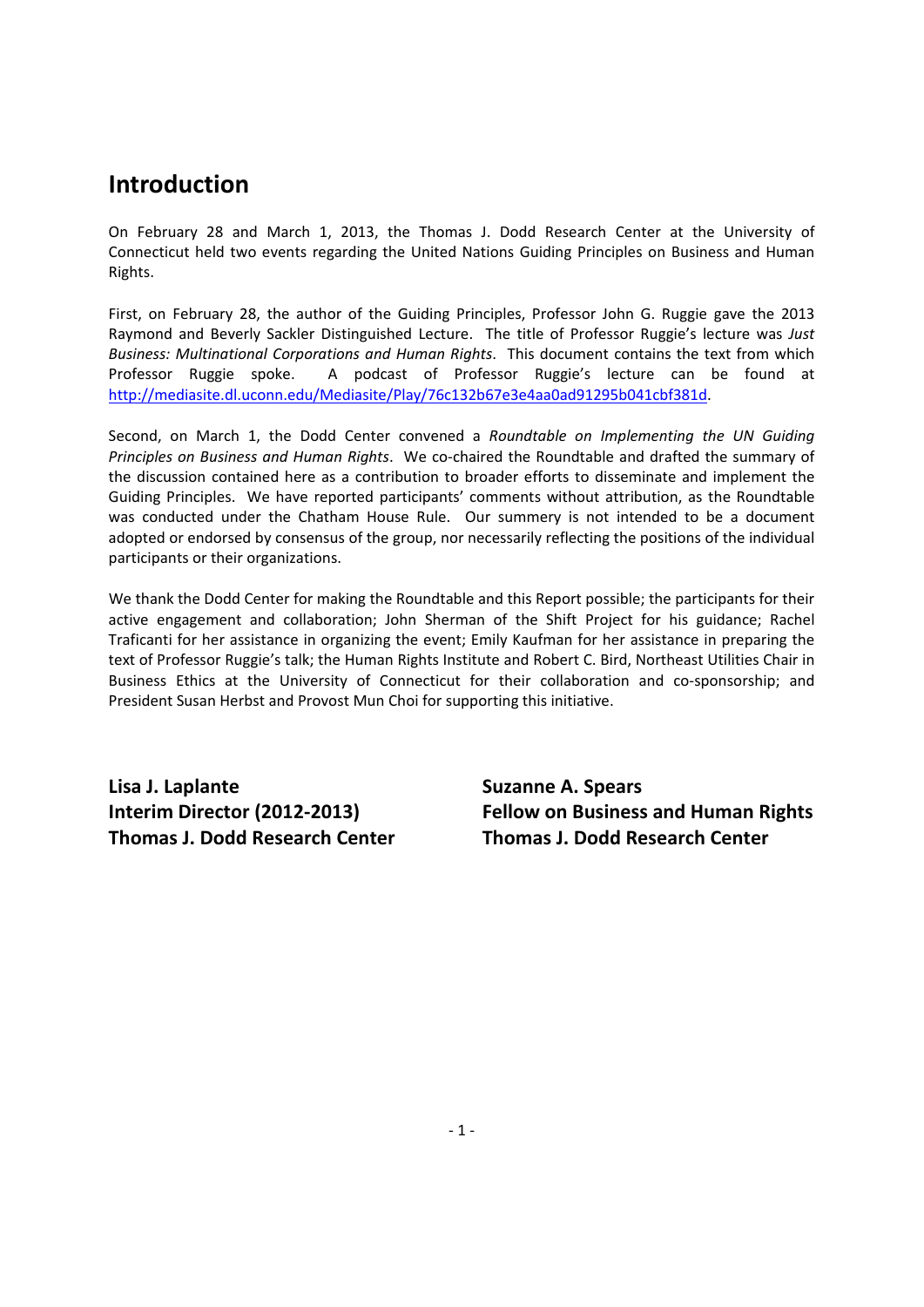# **2013 Raymond and Beverly Sackler Distinguished Lecture**

# **Professor John G. Ruggie, Just Business: Multinational Corporations and Human Rights**

*The Sackler Distinguished Lecture Series was established through a generous endowment given by Raymond and Beverly Sackler. It is designed to bring internationally renowned speakers to the University of Connecticut campus to discuss human rights issues.*

*John G. Ruggie is the Berthold Beitz Professor in Human Rights and International Affairs at Harvard's Kennedy School of Government, and Affiliated Professor in International Legal Studies at Harvard Law School. From 2005‐2011 he was the UN Secretary‐General's Special Representative for Business and* Human Rights. He chairs the boards of two non-profits, New York-based Shift: Putting Principles into *Practice, and the London‐based Institute for Human Rights and Business, and also serves as senior* advisor to the corporate social responsibility practice of the law firm Foley Hoag LLP. His new book is Just Business: Multinational Corporations and Human Rights*, published by W. W. Norton.* 

\* \* \*

Business and human rights became an increasingly prominent concern on the international agenda in the 1990s: You'll all recall the world‐wide campaign against Nike for Indonesian sweatshop practices; Shell accused of complicity with the Nigerian military in putting down community protests by force; North American mining companies in the Andes displacing communities without adequate consultation and compensation; bonded child labor in West African cacao plantations supplying global chocolate brands; internet and mobile service providers turning over user information to government agencies arresting dissidents. And so on.

The question that confronted the international community is how, in a world of profit maximizing firms and states jealously guarding their sovereign prerogatives, can multinational corporate conduct be regulated to prevent or mitigate such human costs?

The core challenge is that globally operating firms are not regulated globally. Instead, each of their component entities is subject to the individual jurisdiction in which it operates. Yet even where national laws exist prohibiting abusive conduct, which cannot always be taken for granted, states in many cases fail to implement them—because they lack the capacity, fear the competitive consequences of doing so, or because their leaders subordinate the public good for private gain.

To deal with these global governance gaps, activists groups had favored some overarching binding legal instrument—in other words, an international treaty imposing obligations on business directly under international law. Business had argued that compliance with national law coupled with voluntary initiatives and the dissemination of best practices sufficed. Governments had been reluctant to act in the absence of broader social consensus. This debate had been stalemated for years.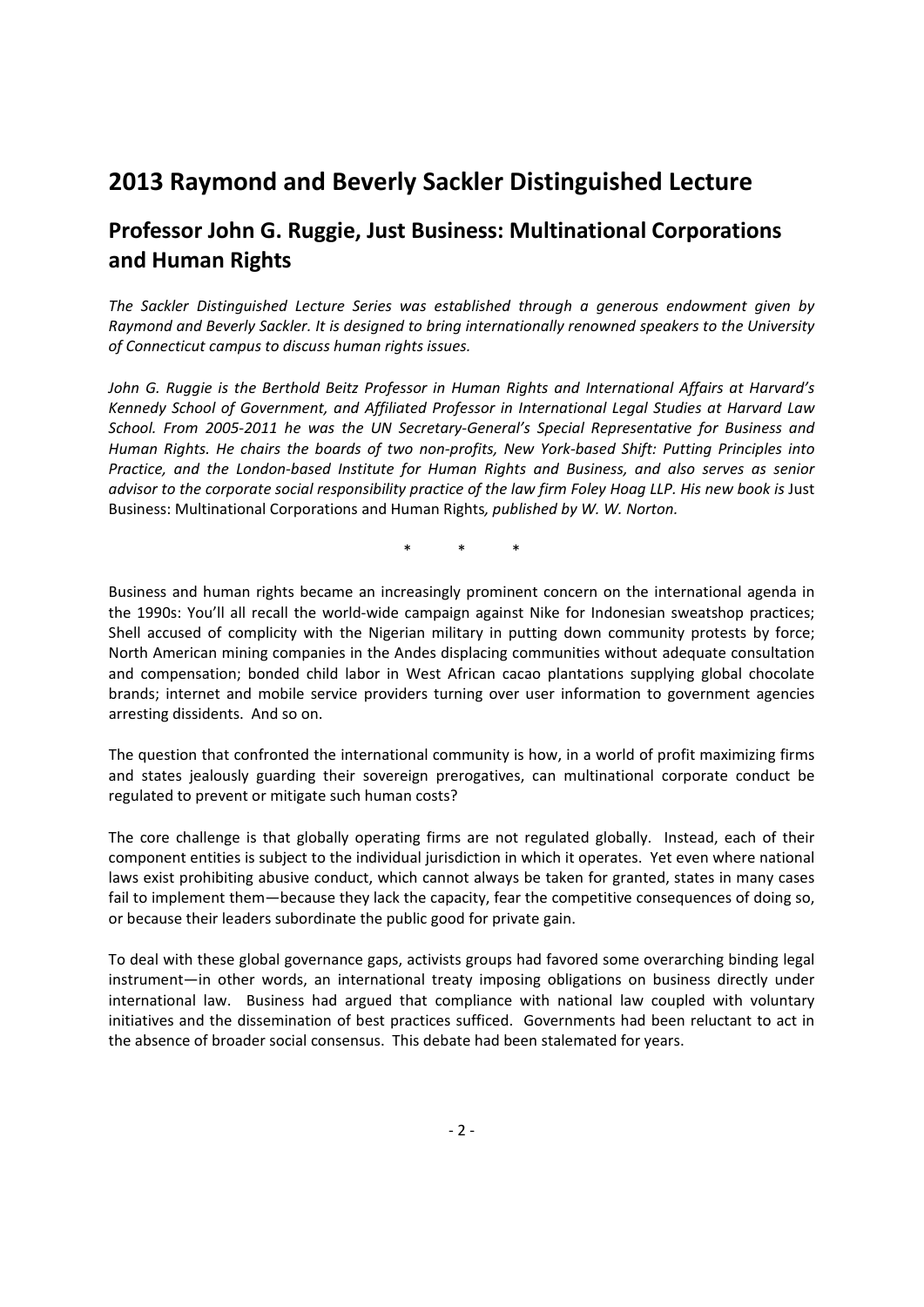I entered the stage in 2005, when I was appointed the UN Secretary‐General's Special Representative on Business and Human Rights. A short six years later, in June 2011, the United Nations Human Rights Council unanimously endorsed the Guiding Principles on Business and Human Rights I had developed. The endorsement represented two firsts. It was the first authoritative guidance the Council had ever issued on how to meet the complex global challenges of business and human rights; and it also was the first time that the Council, an intergovernmental body, had ever endorsed a normative text on any subject that governments did not negotiate themselves.

The Guiding Principles' core features have been incorporated by numerous other international and national standard setting bodies. International business associations and labor federations have issued user's guides to the Guiding Principles, and civil society groups invoke them in their work. The number of companies developing human rights‐related policies and practices is increasing impressively.

This evening, I want to take a step back and reflect on three things: (1) briefly, the substance of the Guiding Principles themselves; (2) the process of moving the global debate from division to consensus; and (3) what the next steps might be on this journey. I do so in the hope of shedding light not only on how to meet business and human rights challenges, but more generally on how to narrow the growing gaps between the scope and impact of economic forces and actors, and the capacity of societies to respond to their adverse consequences.

#### **I. Heterodoxy**

The debate between so-called "mandatory" and "voluntary" approaches to regulating corporate conduct had induced policy stalemate at the international level. The overriding lesson I drew from the assessment of the two approaches was that a new, more heterodox approach was needed if we were to achieve significant progress.

Human rights treaties can take a long time to negotiate and enter into force: Generally, the broader their scope and the more controversial the subject, the longer the duration. This is true even of soft law instruments focused on relatively circumscribed subjects such as the Declaration on the Rights of Indigenous Peoples, which took 26 years to negotiate and yet includes only one of the scores of issues that a comprehensive business and human rights treaty would need to encompass. So even if treaty negotiations were to have begun right away, more immediate solutions still would be needed to deal with existing challenges. Also, at the global level human rights treaties lack effective implementation mechanisms, so they always need to be supplemented by other means to secure compliance.

As for voluntary initiatives, they are a significant force on which to build. But there were too few of them. And none had moved markets. Where they existed, companies typically determined for themselves not only which human rights standards they would address but also how to define them. External accountability mechanisms for ensuring adherence to voluntary standards were weak or nonexistent. Internally, CSR programs as a whole tended not to be well integrated with firms' core business functions. Finally, business-based initiatives rarely if ever provided affected individuals and communities with effective means of recourse.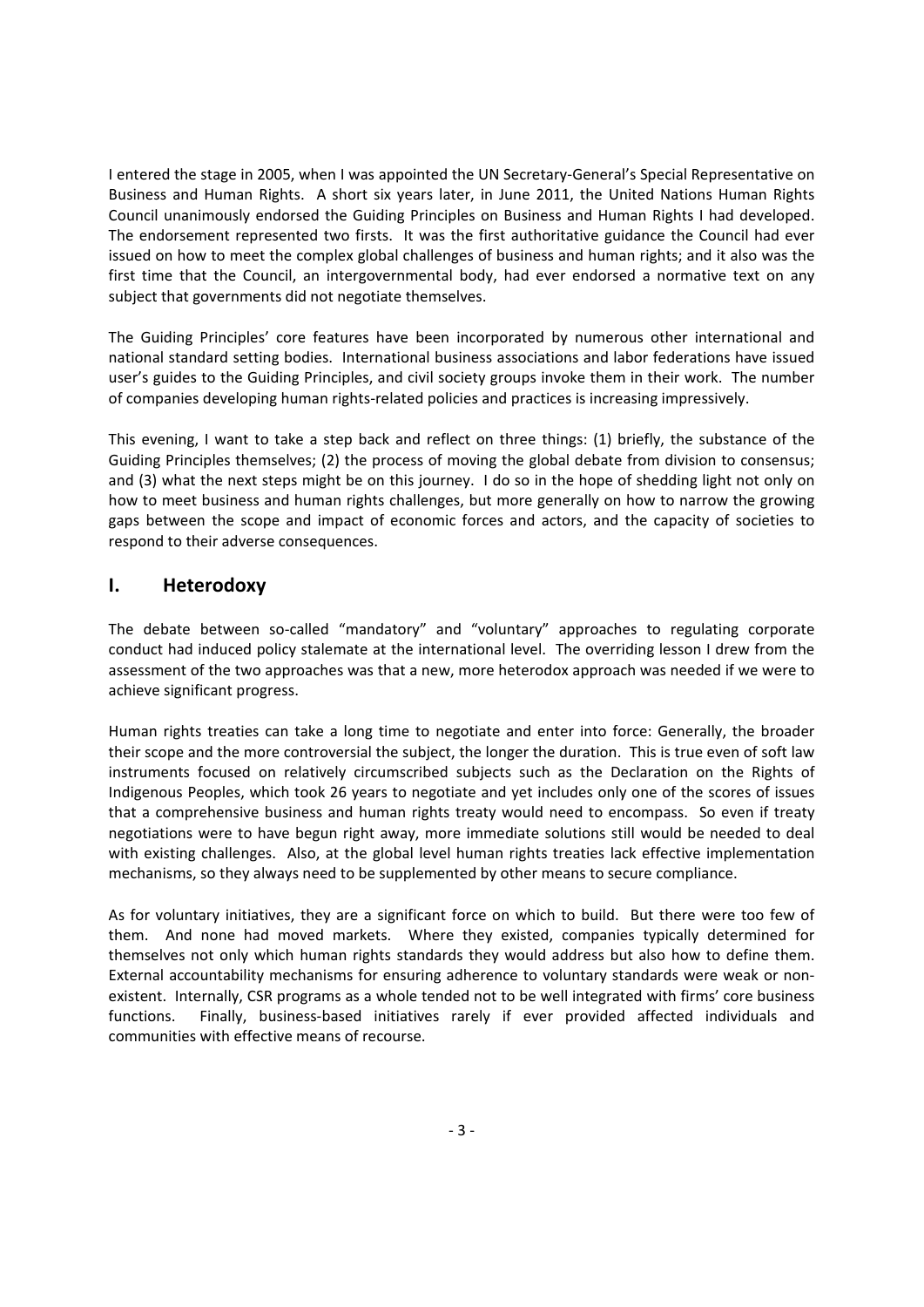And so I set out to develop a more heterodox approach. It comprises three main elements:

The first element we might call polycentric governance: the recognition that business and human rights challenges cannot be met by states, corporations and civil society acting on their own. Therefore, the Guiding Principles weave together three different rationales into a single normative platform.

- For states, the focus is on the legal obligations they have under the international human rights regime to protect human rights abuses by third parties, including business, as well as policy rationales that are consistent with, and supportive of, meeting those obligations.
- For businesses, beyond compliance with legal obligations that may vary across countries in their applicability and enforcement, the Guiding Principles focus on the need to manage the risk of involvement in human rights abuses, which requires acting with due diligence to avoid infringing on the rights of others, and to address harm where it does occur.
- For affected individuals and communities, the Guiding Principles provide a basis for the further realization of their right to remedy, both judicial and non‐judicial.

The second element we might call meaning management. It was to secure consensus on what these rationales mean and imply for states, businesses and civil society, and then to get an authoritative endorsement of those meanings by the UN.

The third element was to adopt a distributed network architecture for implementing the Guiding Principles by actively engaging national and international standard setting bodies that have more direct leverage vis‐à‐vis business enterprises than the United Nations does. This assures life for the GPs well beyond the confines of the UN.

In short, the idea was to drive greater authority into the market, in the expectation that this would produce greater scale effects and cumulative change over time—avoiding a formal overall treaty process but anticipating legal developments "as precision instruments."

#### **II. The Guiding Principles**

There are 31 Principles in all, together with extensive commentary. They rest on three pillars: the state duty to protect against third party abuse, the corporate responsibility to respect human rights, and access to effective remedy. Let me say a few words about each.

#### **1. State Duty to Protect**

It is generally recognized that under international human rights law states have the duty to protect against human rights abuse within their jurisdiction by third parties, and that third parties include business enterprises. This requires states taking appropriate steps to prevent, investigate, punish and redress such abuse through effective policies, legislation, regulations and adjudication. Several implications follow: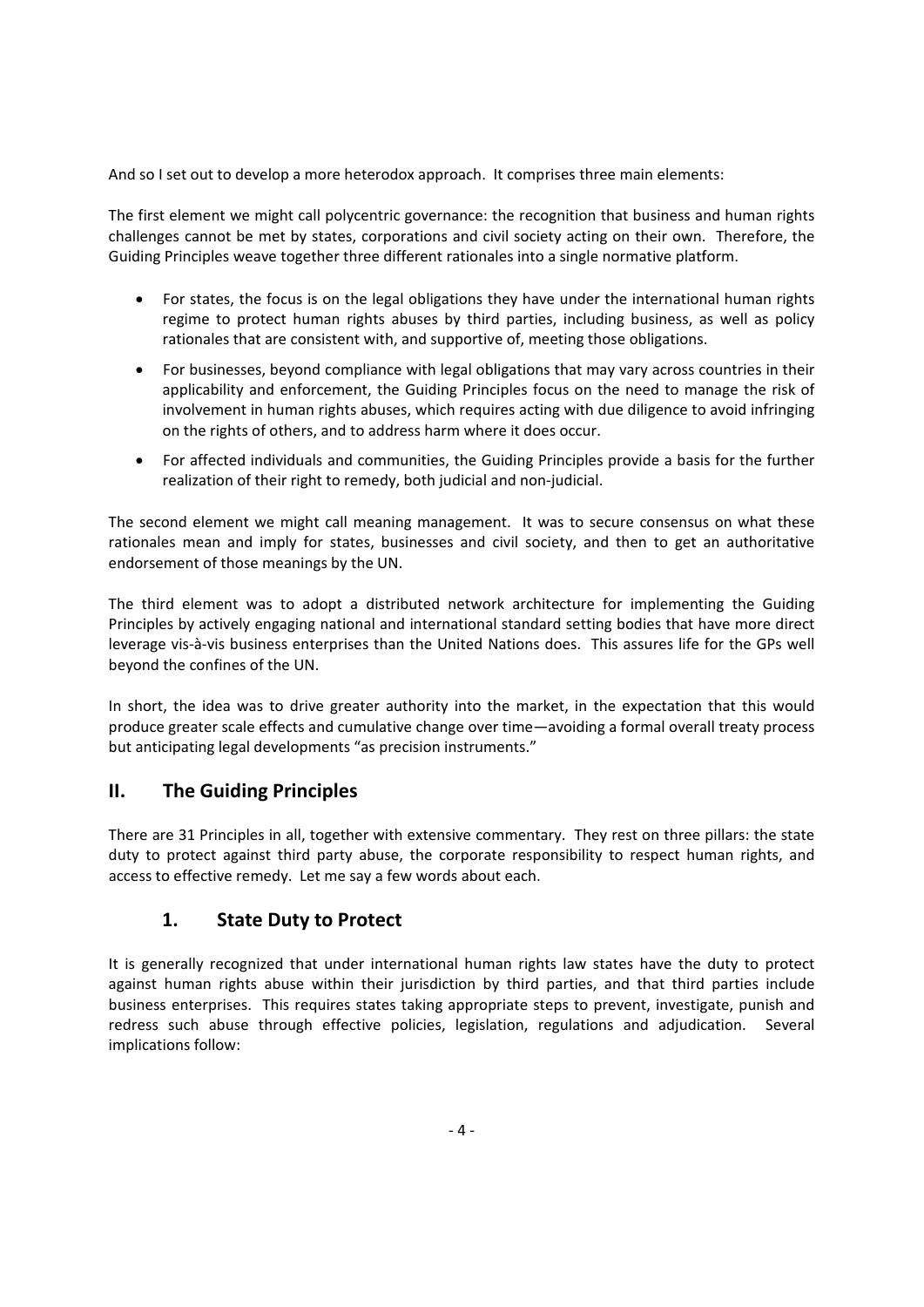- States should set out clearly the expectation that all business enterprises domiciled in their jurisdiction respect human rights throughout their operations. This may involve forms of regulation that have extraterritorial application, provided there is a recognized jurisdictional basis.
- States should ensure that laws and policies governing the creation and ongoing operation of business enterprises, such as corporate law, do not constraint but enable business to respect human rights;
- States have heightened obligations in relation to business enterprises that are owned or controlled by the state (SOEs), or that receive substantial support and services from state agencies, such as export credit or investment insurance agencies;
- Host governments should maintain adequate domestic policy space to meet their human rights obligations when they enter into international agreements—for example, bilateral investment treaties under which foreign investors can bring claims against them in binding international arbitration for so‐called regulatory takings (Foresti).

And so on. While it has been known all along that states have the duty to protect, precisely what it means or implies in relation to business had never been spelled out authoritatively. The Guiding Principles do so.

#### **2. The Corporate Responsibility to Respect**

The corporate responsibility to respect human rights is widely acknowledged by business itself—I've never come across a company that says it doesn't. In human rights discourse, respecting rights means not to infringe on the rights of others. My question to companies was: how do you know that you respect human rights? Do you have systems in place that enable you to demonstrate to yourselves that you do, let alone to anyone else? In fact, most companies did not and still do not have such systems. The Guiding Principles introduce the concept of human rights due diligence as the means for companies to know and show that they respect rights.

- Human rights due diligence requires a high level policy commitment to respect human rights, supported by operational level policies, training and incentive structures that embed a company's commitment from the top of the organization to the bottom.
- It requires the assessment of company impacts on human rights, including assessing them from the perspective of external stakeholders.
- It requires coordinated actions in response to the findings from assessments to ensure that a company is addressing them coherently, across corporate silos. It requires monitoring the effectiveness of a company's efforts to address how it affects human rights.
- It also requires a company to communicate these efforts to affected stakeholders, and when appropriate, to report on them publicly, particularly when the impacts are severe.
- Finally, the responsibility to respect requires businesses to cooperate in legitimate processes to remedy human rights harms that they caused or contributed to.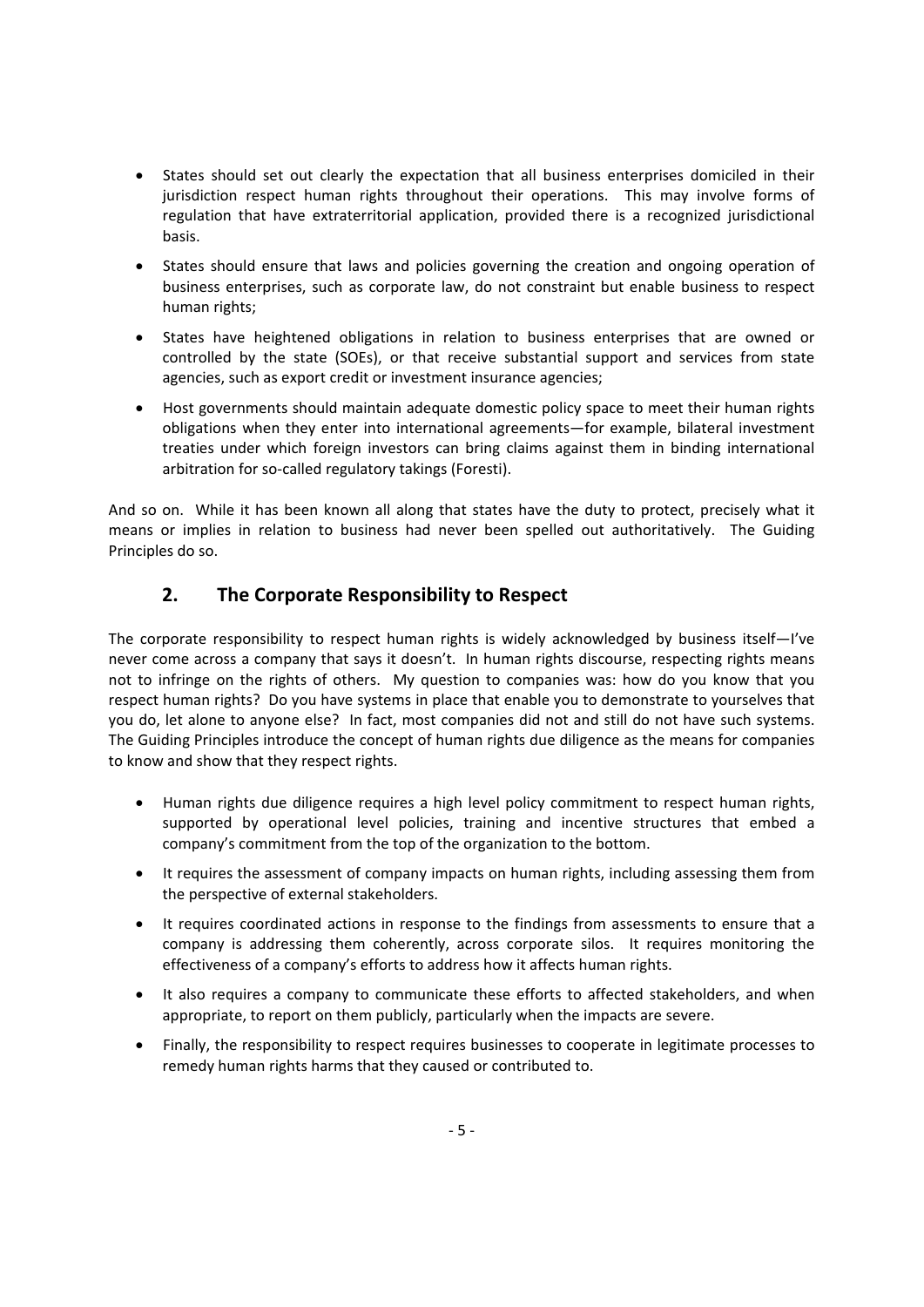#### **3. Access to Remedy**

The third pillar is the need for greater access to effective remedy. It has both state and business components.

- The obligation of states to provide a remedy follows naturally from their duty to protect human rights; states must take appropriate steps to ensure that victims of business-related human rights violations have access to adequate remedy, through appropriate judicial or administrative processes.
- In addition, states should provide for, or support the use of, non-judicial grievance mechanisms, for example, an ombudsman office, in order to provide a comprehensive, state-based system to remedy business‐related human rights abuse.
- Businesses also have a role to play in providing access to remedy as part of their responsibility to respect; under the GPs, a company should provide for, or participate in, operational-level grievance mechanisms in order to identify and to resolve issues promptly, and to act as a feedback mechanism on the effectiveness of the management of its human rights impacts.

#### **4. Interrelationships**

Those are some of the component elements of the Guiding Principles. Let me stress that they were not envisaged as a one-time static solution to the challenges of business and human rights. Rather, they are intended to generate an ongoing dynamic building on the interrelationships among the three pillars.

The concept of human rights due diligence is a key link. It brought the issue of identifying and addressing companies' adverse human rights impacts into a familiar risk‐based framing for them. It provides the basis for a process standard that can be adopted by companies themselves, advocated by stakeholders and required by governments—which began to happen almost immediately. And having companies conduct adequate human rights due diligence inevitably reduces the incidence of corporate‐related human rights harm, thereby benefiting impacted individuals and communities while also lowering the burden on other, more difficult to construct, regime components, such as legal reforms. Finally, if these kinds of preventative measures don't work then you turn to legal and other forms of redress.

#### **III. Strategic Paths**

The Guiding Principles are the most authoritative global standard in the area of business and human rights. But what makes them authoritative? As I indicated at the outset, they enjoy broad stakeholder support and they have been adopted by numerous standard setting bodies and companies themselves. The process of getting from there to here took six years. It is too complex to summarize tonight. But let me flag what I believe to be some of the strategic paths that led to the positive outcome.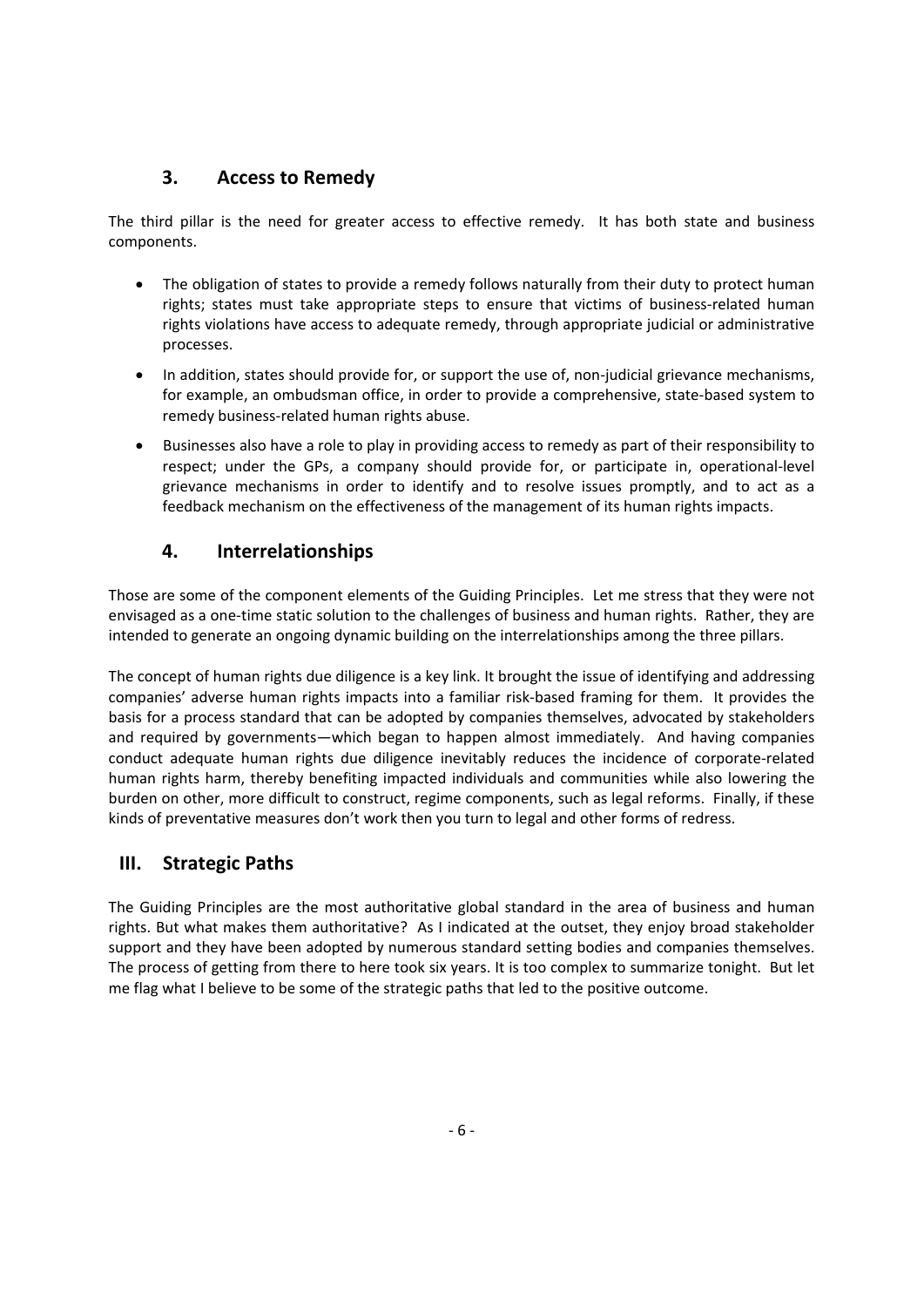# **1. Creating a Common Knowledge Base**

The first strategic path was to try to establish a common knowledge base. While there is much anecdotal evidence about business‐related human rights impacts, there is still no independent source of data to verify accounts and identify patterns. (The closest we come is the website of the Business and Human Rights Resource Centre in London, which successfully tries to be balanced by allowing advocates to post allegations and inviting companies to respond.)

So, as a first step, we conducted baseline studies to try to determine the extent and nature of the problem. We found out, not surprisingly, that business-related human rights impacts are more prevalent in places with weak or poor governments. That means either that bad governments drag good companies into doing bad things, or that even good companies exploit weak governance zones to do things they would not get away with in other places, or it could mean both.

We also did more strategic research, focusing on what it actually costs a company when their operations are disrupted by conflicts with communities. We convinced a major international oil company to look into two years worth of company data. They found that they had lost 6.5 billion dollars during that period due to stakeholder‐related risk, with annual profits of around 20 billion.

Numbers like this are very high, but tend to go unnoticed because they are rolled into local operating costs. While senior leaders see general cost inflation, they tend not to see the cost of stakeholder‐ related risk disaggregated. The first companies to recognize the true costs of their stakeholder related risk were the first to install local grievance mechanisms to respond to stakeholder related risk on the ground.

# **2. Ensuring Process Legitimacy**

The second strategic path is what I would describe as process legitimacy -- the process has to be seen as legitimate by everybody who is involved. In the UN this means you must be as inclusive as possible in your consultations, particularly geographically. For our mandate, it was also very important to engage the business community itself. This was unusual for the UN, but was necessary for this project in order to identify the costs of social conflict and to get buy‐in from companies to ensure implementation of any future recommendations. Bringing civil society along throughout the project was also very important.

# **3. Involving New Communities of Practice**

The third strategic path is getting new communities of practice involved. The business and human rights debate that had been going on for many years between advocacy groups and business associations was at a stalemate. We therefore tried to reach out to new actors, such as negotiators of investment agreements. As a result of their engagement with us, negotiators began to analyze the human rights implications of their country's agreements.

Corporate lawyers were the most important group of new actors we involved in the mandate. First, they helped us by conducting pro bono research on the relationship between corporate law and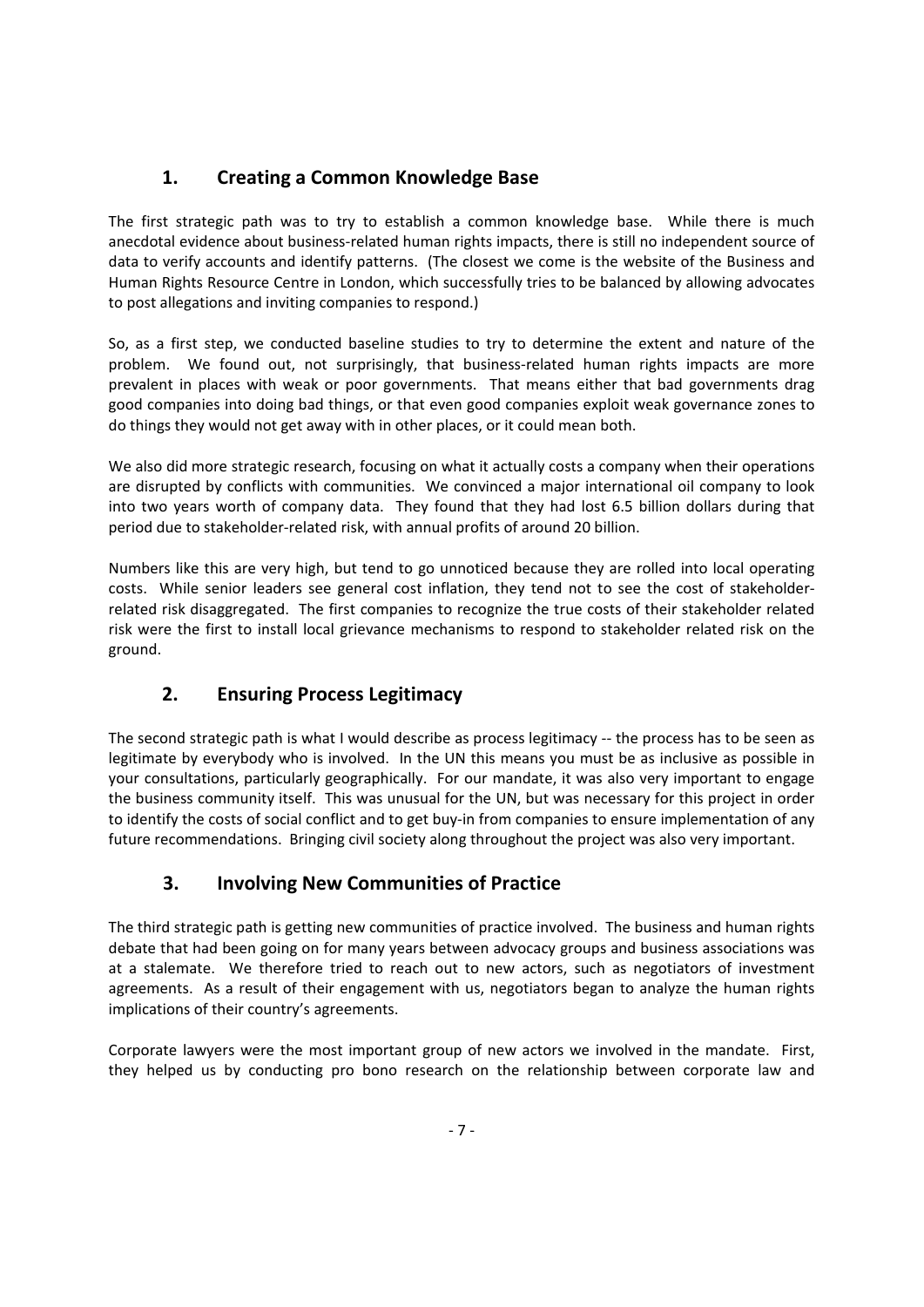securities regulation, and human rights. Looking at domestic bodies of corporate law, they found that most said nothing about a business' responsibility to society. They found a few exceptions, such as the UK's new piece of legislation that actually permits boards of directors to consider the company's impact on society and the environment. It seems extraordinary that, while corporations are deeply embedded in social fabric, they are treated simply as private property in most jurisdictions.

Second, corporate lawyers increased the visibility of the work we were doing inside companies by talking to general counsels of companies. Before long people had actually heard about this UN effort at very senior levels within a number of companies.

# **4. Road Testing**

The fourth strategic path was road testing our proposals to be able to answer skeptics with accounts of how the proposals worked in practice. So, for example, we asked ten Dutch companies, including Shell and Unilever, to road test our due diligence proposals. And we piloted grievance procedures in six countries and six sectors over an eighteen month period. In both cases we established that our proposals worked to reduce human rights impacts and social conflict.

# **5. Gaining Endorsements (campaign)**

The fifth strategic path was gaining endorsements for the Guiding Principles. I spent as much time campaigning for the principles as I did generating them. For example, I went to senior officials in large companies and asked them to write letters to their UN ambassadors asking them to vote for the Guiding Principles.

Strong stakeholder consensus led to the realization by the Human Rights Council that governments could never have negotiated the GPs themselves, and helped overcome initial resistance to endorsing a soft law instrument that governments did not negotiate themselves.

# **6. Distributed Network Approach to Implementation**

Finally, even with official endorsement, the Guiding Principles would have remained in the realm of pure voluntarism had it not been for one additional step: getting other international and national standard setting bodies involved that have more direct leverage vis-à-vis business, and persuading them to align with the Guiding Principles. I worked closely with several throughout the latter years of my mandate. And there has been a cascading effect since then beyond that initial circle.

Here are a few examples:

 The new OECD Guidelines for Multinational Enterprises, which have a human rights chapter drawn from the UN Guiding Principles. This is important because the OECD requires the 42 adhering countries to establish a complaints mechanism under which anyone can bring a claim about the conduct of multinationals that operate in or from those countries.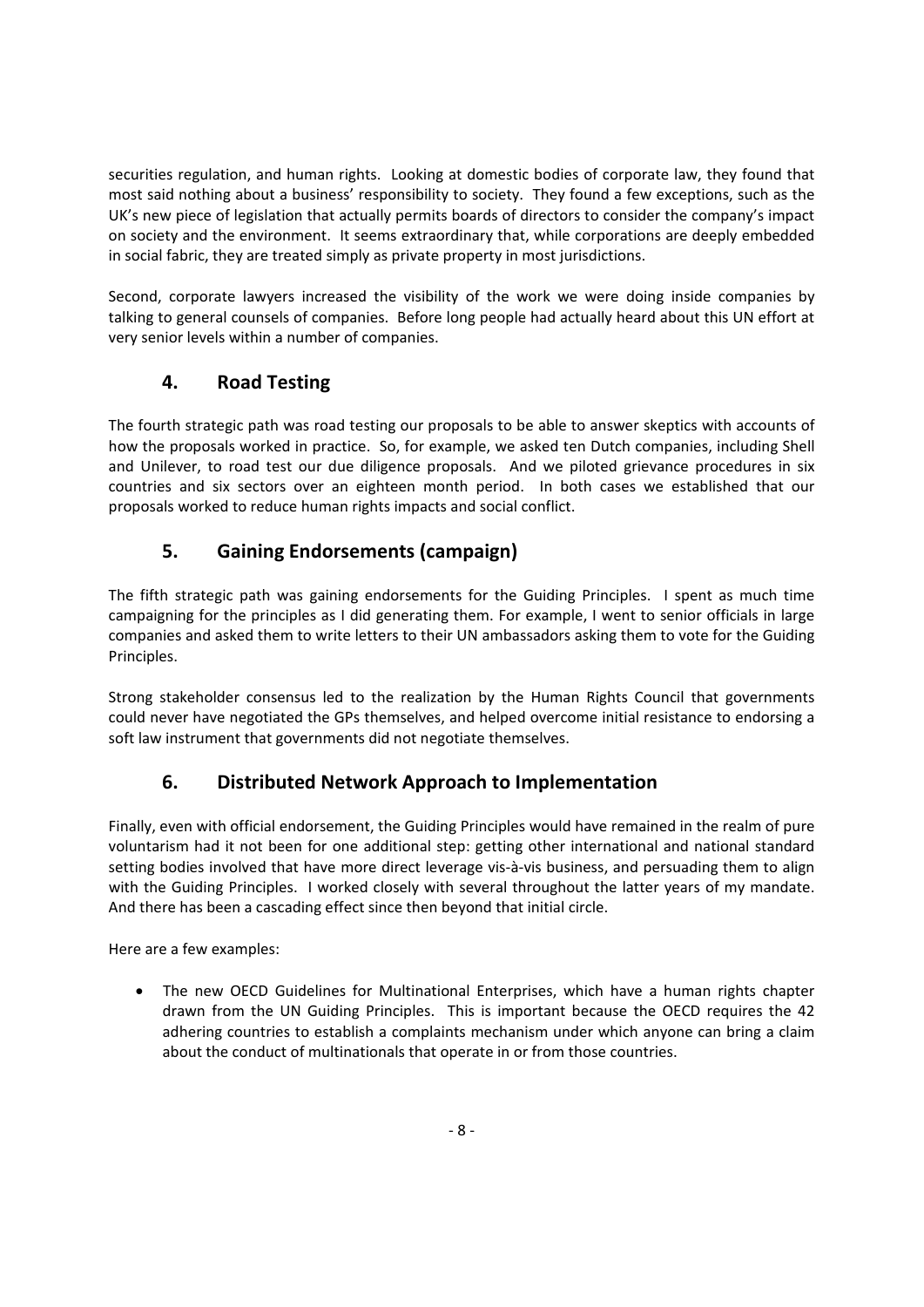- The International Finance Corporation is the private sector arm of the World Bank. It has adopted new standards they require their corporate clients to meet in return for funding. Those new standards also include provisions drawn from the UN Guiding Principles. This is important because it affects access to capital from the IFC—and it is amplified manifold because the IFC standards are tracked by 80 private sector lending institutions that account for more than 70 percent of project finance world‐wide.
- The International Standards Organization has issued a social responsibility standard drawing on the Guiding Principles for its business and human rights provisions. The new standard was adopted by 93 percent of its national members, including China. ISO is important because it energizes an army of consultants eager to help companies come into compliance.
- In the European Union, the Commission has asked member states to submit national plans for implementing the Guiding Principles, and the Commission itself is developing additional guidance for several industry sectors and for small and medium‐sized enterprises.
- In the United States, the concept of human rights due diligence, a central component of the corporate responsibility to respect human rights under the Guiding Principles, found its way into Section 1502 of the Dodd-Frank Wall Street Reform Act, in relation to certain minerals companies procure in the Democratic Republic of Congo and adjoining countries.
- The U.S. government also has referenced the Guiding Principles as a benchmark in a new reporting requirement for U.S. entities investing more than \$500,000 in Myanmar, now that most economic sanctions have been suspended.
- The American Bar Association has endorsed the GPs and "urged" not only governments and the private sector but also law firms, as businesses in their own right, "to integrate [them] into their respective operations and practices.
- The Guiding Principles have even featured in a critical U.S. Supreme Court case, *Kiobel v. Royal Dutch Petroleum*, testing the applicability of the U.S. Alien Tort Statute to companies and their overseas conduct, in which I submitted an amicus brief.

These developments reflect unprecedented convergence and uptake. At the same time, when I presented the Guiding Principles to the Council, I said: "I am under no illusion that the conclusion of this process will bring all business and human rights challenges to an end. But Council endorsement of the Guiding Principles will mark the end of the beginning." That remains my assessment tonight. There is much more to be done. But for the first time, we have a common foundation to build on.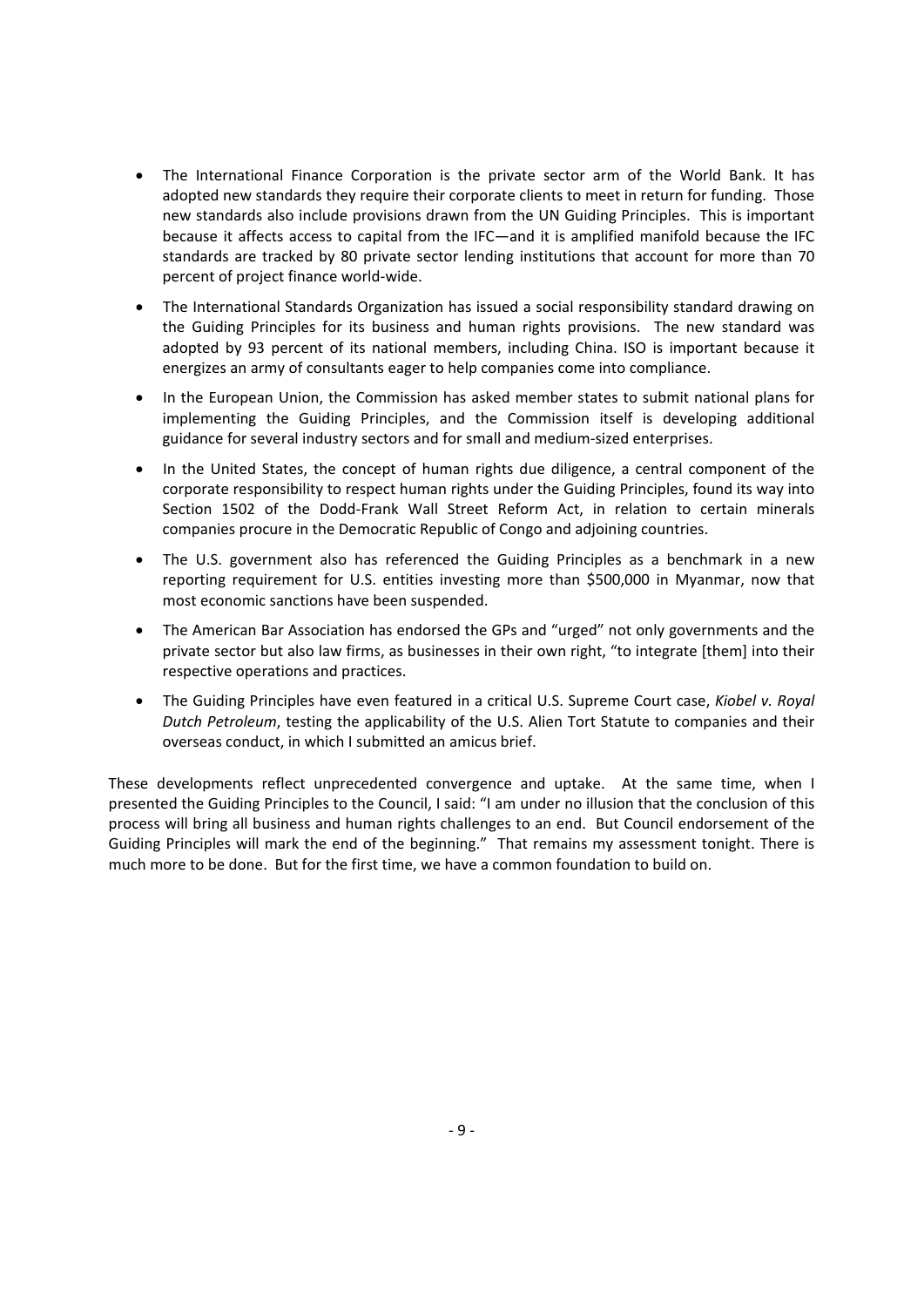#### **IV. NEXT STEPS**

The Guiding Principles have begun to function like a pebble thrown into in a pond, setting off rippling effects in a variety of directions. Let me briefly highlight what I believe to be three important next steps.

#### **Capacity Building**

The first concerns capacity building. Limited capacity is a far greater obstacle to rapid progress in business and human rights than we tend to acknowledge; it's much easier to blame someone. Limited capacity affects the ability of all stakeholder groups, including governments, businesses, NGOs and the UN system to play their necessary roles. The problem is particularly pronounced in relation to middle and lower‐income countries as well as small and medium‐sized enterprises.

But capacity building is not only a resource issue. As I already mentioned, most companies still do a poor job of assessing and aggregating at corporate levels the costs to themselves of getting things wrong, which typically are rolled into local operating expenses, never attracting the attention of senior management, boards and shareholders. Also, too many governments as well as companies do not yet fully appreciate how much of their capacity gaps stem from poor internal coordination, where one unit creates problems that another then has to try and cope with. In short, the challenge here involves both resource allocation and institutional reengineering.

#### **Corporate Law & Securities Regulation**

The second concerns corporate law. Integrating systems for conducting human rights due diligence and managing the resulting information flows constitute complex challenges, especially for large and far‐ flung companies. And yet the speed and ease with which an enterprise can respond to its potential human rights impacts can be decisive for the effectiveness of managing those risks. Therefore, companies need to institute fully linked‐up chains of responsibility across the appropriate levels and functions within the business. Innovations in corporate law and securities regulation can help in at least two ways.

One is by recognizing the concept of "corporate culture"—in this instance, a corporate culture respectful of human rights. There are precedents in domestic law that can be drawn on. For example, under the Australian criminal code a firm itself may be held liable when its corporate culture directed, encouraged, tolerated or led to non-compliance with the relevant provisions. But only the individual may be prosecuted if the company has in place effective systems of control and supervision. The U.S. Federal Sentencing Guidelines require judicial consideration of whether a corporation has an "organizational culture that encourages ethical conduct and a commitment to compliance with the law" in assessing criminal penalties. Analogous provisions could be constructed in corporate and securities law and policy, incentivizing companies to institute more integrated corporate cultures directed towards ethical conduct, which in turn would facilitate more coherent approaches the respecting human rights across a company.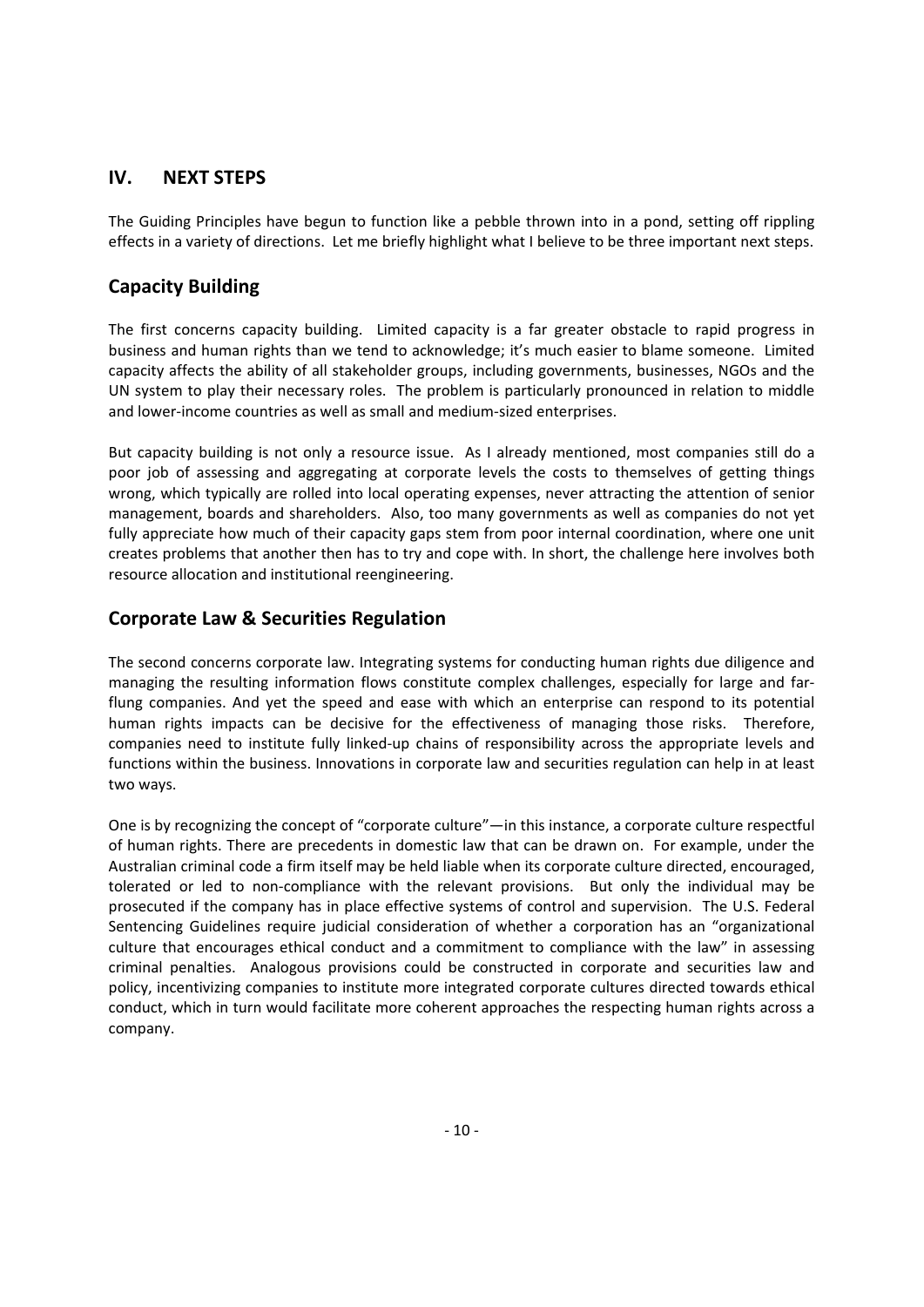Another development that would reinforce and build on the GPs would be to strengthen corporate law provisions that explicitly permit company directors, in fulfilling their fiduciary responsibility to the company, to consider its impact on other stakeholders and on society as a whole. That could encourage boards to establish more extensive oversight of company programs intended to manage social risks, including to human rights, while also protecting directors from possible shareholder claims that they are breaching their duty to the company by straying too far from short‐term profit maximization. Examples exist in several jurisdictions. In the U.S. directors are given discretion to determine what is in the best interest of the company under the so-called business judgment rule, but its scope is not defined. An important next step would be to make it explicit that taking into account a company's impact on society is in keeping with directors' duties to their companies. This has been variously described as the "enlightened shareholder" or "enlightened management" approach, permitting consideration of stakeholder interests as being broadly aligned with long‐term shareholder interests, without risking legal liability for breach of duty.

#### **International Crimes**

Finally, let me turn to the subject of gross violations. You are all familiar with the case of *Kiobel v. Royal Dutch Petroleum* that has worked its way through the U.S. Court system, and now awaits a ruling by the Supreme Court. I have no position on the merits of that particular case. My concern is that appellate court decisions in this and similar cases have revealed that the structure and functioning of international law remains poorly understood in the American judicial system. The issues of particular relevance to business and human rights concern corporate liability for acts, or complicity in acts, that may rise to the level of internationally recognized crimes, such as crimes against humanity—and whether international standards that have been developed and agreed to for natural persons also apply to legal persons.

The international community no longer regards state sovereignty as a shield behind which such abuses can take place with impunity. In my view, the same surely must be true of the corporate form.

Indeed, many of us have thought that this was true all along. But an affirmation through an international legal instrument may be required to settle the matter once and for all.

#### **V. Lessons Learned**

Finally, what lessons can we draw from this experience? I would suggest three.

First, when we confront global governance challenges the initial instinct often is to strive for some "grand bargain" solution: typically a single, comprehensive command‐and‐control regulation. For issues like business and human rights, this simply is not feasible:

- Issues are too complex;
- Interests are too divergent;
- Global geopolitical changes increase centrifugal forces.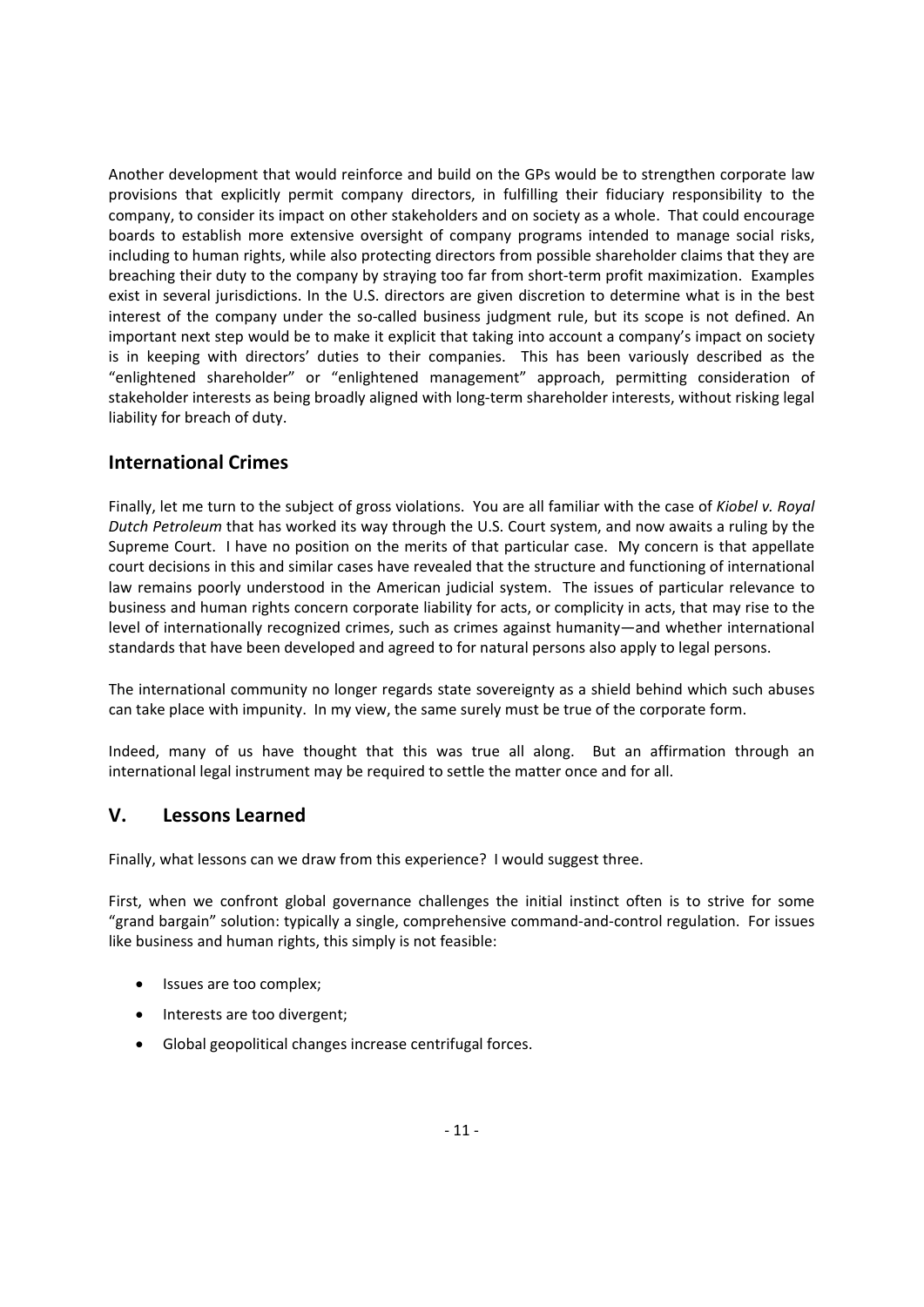● At the same time, self-regulation doesn't go far enough.

The Guiding Principles show that it is possible to induce systematic change by establishing socially legitimated and politically authoritative standards, elements of which may get incorporated into hard law.

Second, major global challenges require innovative approaches under which public and private governance systems—corporate as well as civil—each come to add distinct value, compensate for one another's weaknesses, and play mutually reinforcing roles. The Guiding Principles embody and illustrate such a polycentric governance model.

Finally, the Guiding Principles rely on a distributed network approach to implementation—establishing the normative platform and high level policy guidance through the UN but involving other actors that have more direct leverage vis‐à‐vis business in implementation.

In conclusion, a great deal has happened in a relatively short period of time. But the Guiding Principles are not a destination; they are a journey. We invite you—indeed, we need you—as interested and committed students, to continue that journey.

Thank you.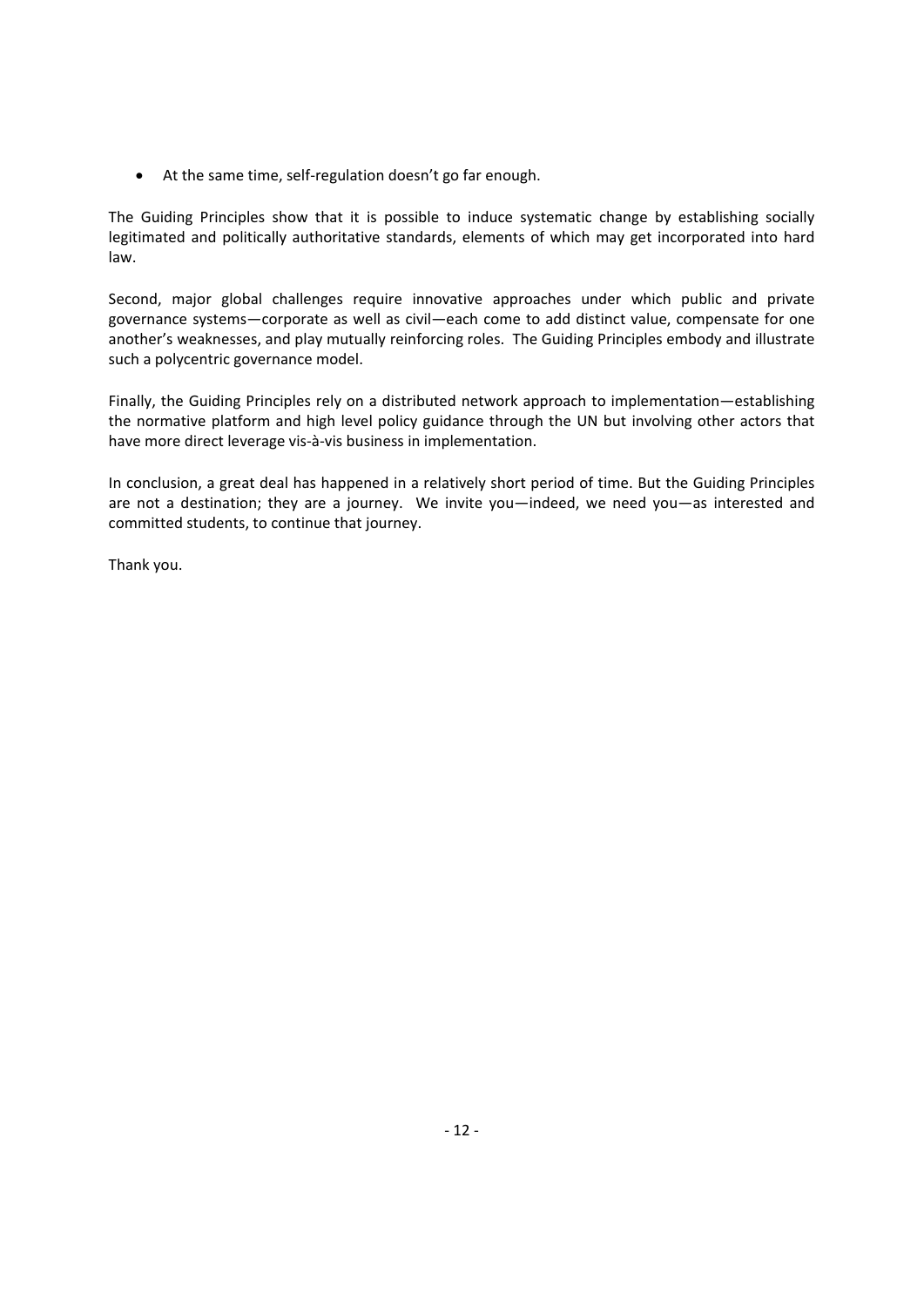# **Roundtable Report, Implementing the U.N. Guiding Principles on Business and Human Rights**

# **Participants**

- Michael Addo, Member, United Nations Working Group on the Issue of Human Rights and Transnational Corporations and other Business Enterprises
- Daniel Baer, Deputy Assistant Secretary, Bureau of Democracy, Human Rights and Labor, U.S. State Department
- Joanne Bauer, Adjunct Professor of International and Public Affairs, Columbia University
- Robert Bird, Professor and Northeast Utilities Chair in Business Ethics, University of Connecticut
- Natalie Bridgeman Fields, Founder and Executive Director, Accountability Counsel
- **Doug Cahn, Principal, The Cahn Group, LLC**
- **Jonathan Drimmer, Vice President and Assistant General Counsel, Barrick Gold Corp.**
- Erika George, Professor of Law, University of Utah, S.J. Quinney College of Law
- Adam Greene, Vice President, Labor Affairs and Corporate Responsibility, United States Council for International Business (USCIB)
- Shareen Hertel, Associate Professor, Department of Political Science and the Human Rights Institute, University of Connecticut
- Anita Househam, Policy and Legal Advisor, Issue Manager on Supply Chain Sustainability, U.N. Global Compact Office
- James Kallman, President, Director, Mazars
- Lisa Laplante, Interim Director, Dodd Center, University of Connecticut
- Kathryn Libal, Assistant Professor in Community Organization and Associate Director of the University of Connecticut Human Rights Institute
- Stephen Park, Assistant Professor of Business Law, University of Connecticut
- **Peter Rees QC, Legal Director, Royal Dutch Shell plc**
- David Schilling, Senior Program Director, Human Rights and Resources, Interfaith Center on Corporate Responsibility
- John Sherman, General Counsel, Senior Advisor and Secretary, Shift Project
- Aman Singh, Editorial Director of CSRwire.com
- Suzanne Spears, Fellow on Business and Human Rights, Dodd Center, University of Connecticut; Counsel, Wilmer Cutler Pickering Hale and Dorr LLP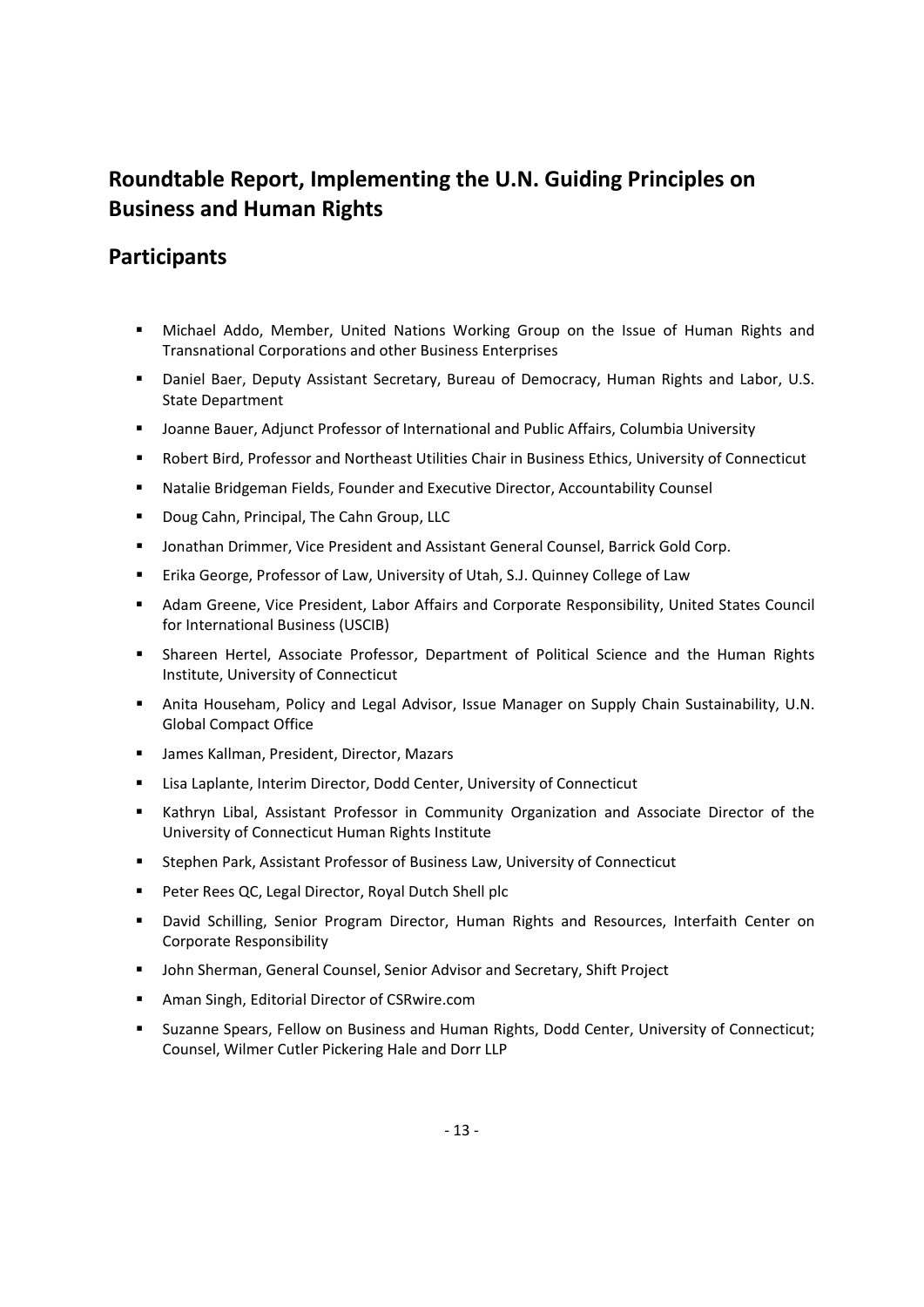# **Roundtable Summary**

The purpose of the Roundtable was to explore the challenges and opportunities that efforts to implement the Guiding Principles are producing for various stakeholders – including businesses, governments, civil society and the United Nations. Nearly two years after the Guiding Principles were endorsed in June 2011 members of each of these sectors should have experiences to share about putting the Guiding Principles into practice. Those who are less far along in the process should benefit from hearing accounts of lessons learned from those who have been engaged in the process longer.

The Roundtable was organized around three main topics that emerged from pre‐Roundtable discussions with participants as crucial to successful implementation of the Guiding Principles:

- 1. Making a Heterodox Approach Effective
- 2. Assessing Processes and Outcomes
- 3. Building Capacity

# **1. Making a Heterodox Approach Effective**

The success of the Guiding Principles will depend in large part on the effectiveness of the new heterodox approach to regulating corporate conduct in the area of human rights. As Professor Ruggie explained in his Sackler Lecture, a heterodox approach was adopted in the Guiding Principles because "[t]he debate between so-called 'mandatory' and 'voluntary' approaches to regulating corporate conduct had induced policy stalemate at the international level." Instead of accepting that either a binding international legal instrument or a wholly voluntary market-based system would be the best way forward, the Guiding Principles call for a mix of reinforcing governance measures with the potential to generate change, including in the law.

The discussion during the Roundtable touched upon the three main elements of the heterodox approach and provided some insight into how the approach is changing the attitudes and behavior of those engaged in implementing the Guiding Principles.

#### **A. Polycentric Governance**

Professor Ruggie and others have labelled the first element of the heterodox approach to regulating corporate conduct "a polycentric system of governance." Such a system of governance is needed because globalization is making it increasingly difficult for individual regulatory bodies acting on their own to manage the adverse human rights consequences of market forces. Rather than introducing a new, overarching international regulatory regime, the Guiding Principles respond to these gaps in governance by identifying ways to strengthen and better align the governance systems that already exert some influence over the conduct of business enterprises. The aim is to generate a new, mutuallyreinforcing regulatory dynamic in relation to human rights.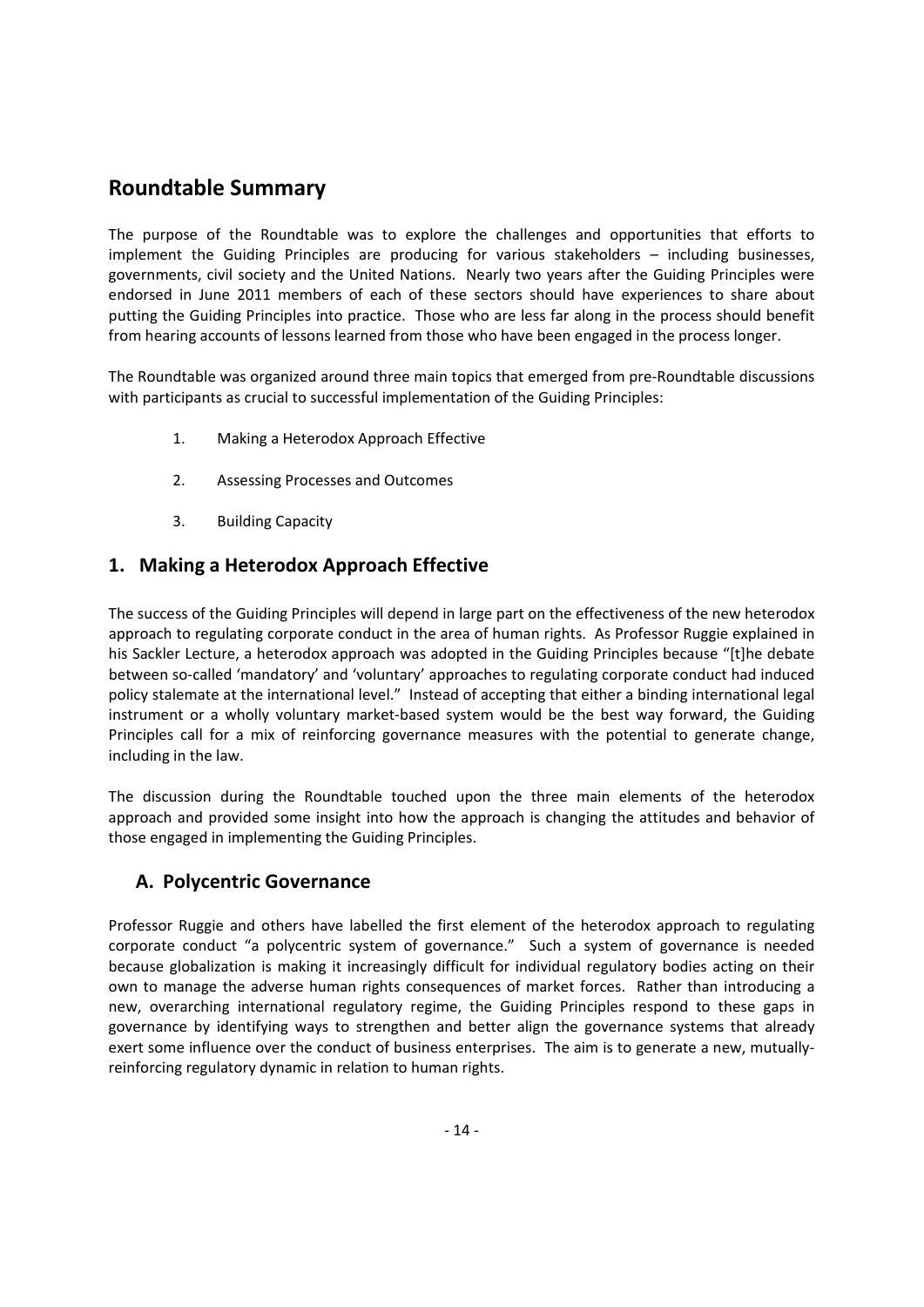Thus, the Guiding Principles call upon states, corporations and civil society each to do their part in regulating multinational corporate conduct. In brief, they provide that:

- States should meet their existing international human rights obligations to protect against human rights abuses by third parties, including business enterprises. To do this, they must take appropriate steps to prevent, investigate, punish and redress such abuses within their territory and/or jurisdiction and set out clearly the expectation that all business enterprises domiciled in their territory and/or jurisdiction respect human rights.
- Businesses should fulfil society's expectation that they respect human rights in addition to complying with legal obligations in the states where they operate. Meeting their responsibility to respect human rights means acting with due diligence to avoid infringing on the human rights of others, addressing human rights impacts with which they are involved, and having in place relevant policies and processes.
- Individuals and communities affected by business-related human rights abuse should have access to effective remedies, both judicial and non‐judicial.

The 31 Guiding Principles and their extensive commentary spell out in greater detail than ever before how states, corporations and civil society should approach business-related human rights issues.

#### *New Human Rights Advocates*

Comments by Roundtable participants indicated that the process of implementing the Guiding Principles is in fact beginning to generate a new, mutually-reinforcing regulatory dynamic. In particular, it is transforming governments, businesses and members of civil society into advocates for one another's effectiveness as promoters of human rights.

For example, whereas most business leaders once would have argued that the public sector should do nothing other than create the space for business to expand, business leaders at the Roundtable championed a strong public sector capable of intervening in the market to protect human rights. They welcomed sensible regulatory requirements that clearly demarcate where private sector responsibility for human rights begins and ends. They said that where such regulation is lacking or chronically unenforced (as it usually is in countries plagued by widespread informality and corruption), businesses have difficulty fulfilling their own responsibilities under the Guiding Principles and difficulty competing with others who do not operate responsibly.

Multinational corporations, one participant suggested, would therefore like to see states named and shamed at the United Nations or elsewhere for failing to protect against business-related human rights abuses. Another participant suggested that there should be a mechanism for companies (or perhaps states acting on behalf of their companies, as at the World Trade Organization) to make claims against states for failing to uphold their duty to protect. And a number of participants gave examples of companies that, hoping to lock in their first-mover competitive advantage, have publically supported the passage of laws (such as a labor law in China and green‐house gas emission limits in the United States) and international conventions (such as the OECD Anti‐Bribery Convention) regulating business.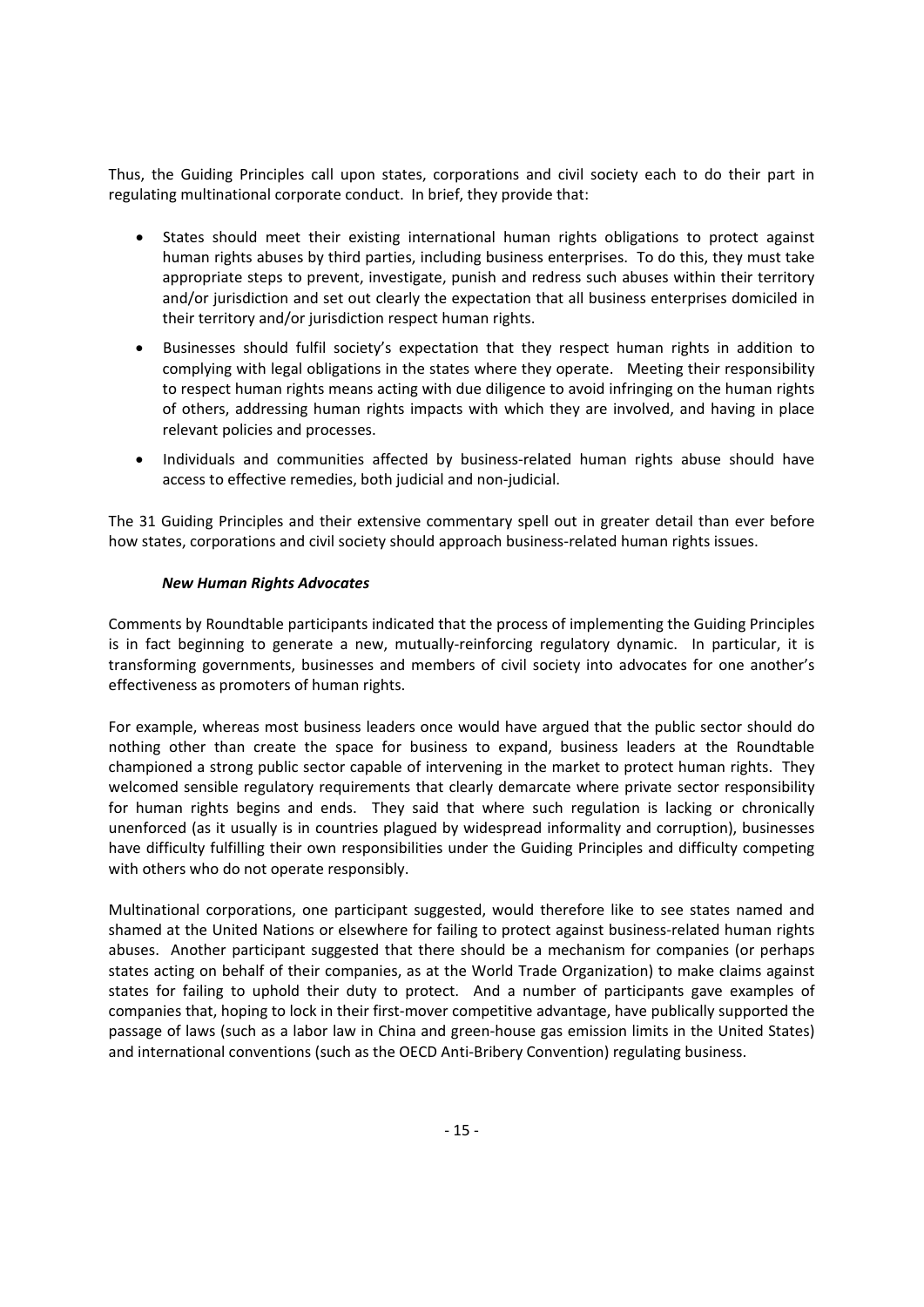Business leaders at the Roundtable also expressed strong support for building the capacity of social actors to engage, individually and collectively, directly with governments on business-related human rights issues. When social actors lack the ability to oversee public policy effectively they often demand that the multinational corporations in their midst address human rights issues that would be better addressed by the state. A number of participants said that companies were caught in the middle and feared being held liable by affected communities for states' failures to protect human rights.

Roundtable participants from civil society and government applauded the new attitude on the part of business, as it opens the door for stronger and more effective states and civil society. But a few also expressed concern that it risks opening the door for some businesses to evade responsibility. They emphasized that, by setting a minimum standard of behavior for business enterprises, the message of the Guiding Principles is that businesses must not wait for states to fulfill their duty to protect against human rights violations. Society expects businesses to respect human rights wherever they operate – even in conflict‐affected areas – and expects leading multinational companies, like those represented at the Roundtable, to act as transformational forces. If leading multi-nationals adopt good practices, it may give governments in the developing world the space to require that their own firms do so too or exert an upward pull on the performance of local enterprises regardless of what governments do.

Business leaders at the Roundtable indicated that they were indeed concerned about the laggards, which include many small and medium sized enterprises (SMEs) and state-owned enterprises in both developed and developing countries. Their concern is heightened when they need to do business with such enterprises – for example, as part of their supply chain in the case of manufacturing or when constructing a project in the case of the extractive industries. Leading by example ‐‐ which a number of companies represented at the Roundtable said that they are doing by way of highly‐acclaimed compliance programs and pilot projects in human rights due diligence – can only accomplish so much. This is worrying because, according to Guiding Principles 13(b) and 19(b), companies are supposed to seek to prevent or mitigate adverse human rights impacts that are directly linked to them by way of their business relationships.

In that regard, capacity building for SMEs and the efforts of business organizations, such as the US Council for International Business (USCIB), are crucial. Participants learned that the USCIB is distributing the Guiding Principles to all the employers in its vast global network, engaging in educational and awareness‐raising efforts, and assisting its members with implementation of the principles in a variety of ways. Such efforts should help ensure that the Guiding Principles begin to change attitudes even among those who, unlike a select group of leading multinationals, were not involved in the process that produced them.

#### *Heading Towards a "Tipping Point"*

Anecdotes shared at the Roundtable indicated that, after decades in which a wholly voluntary approach made little progress and repeated efforts to agree an international instrument failed, the adoption of the Guiding Principles in 2011 started a cascade of change in the area of business and human rights. Sudden and dramatic changes in direction are occurring as individuals and groups take up the Guiding Principles even in seemingly small ways or in peripheral contexts.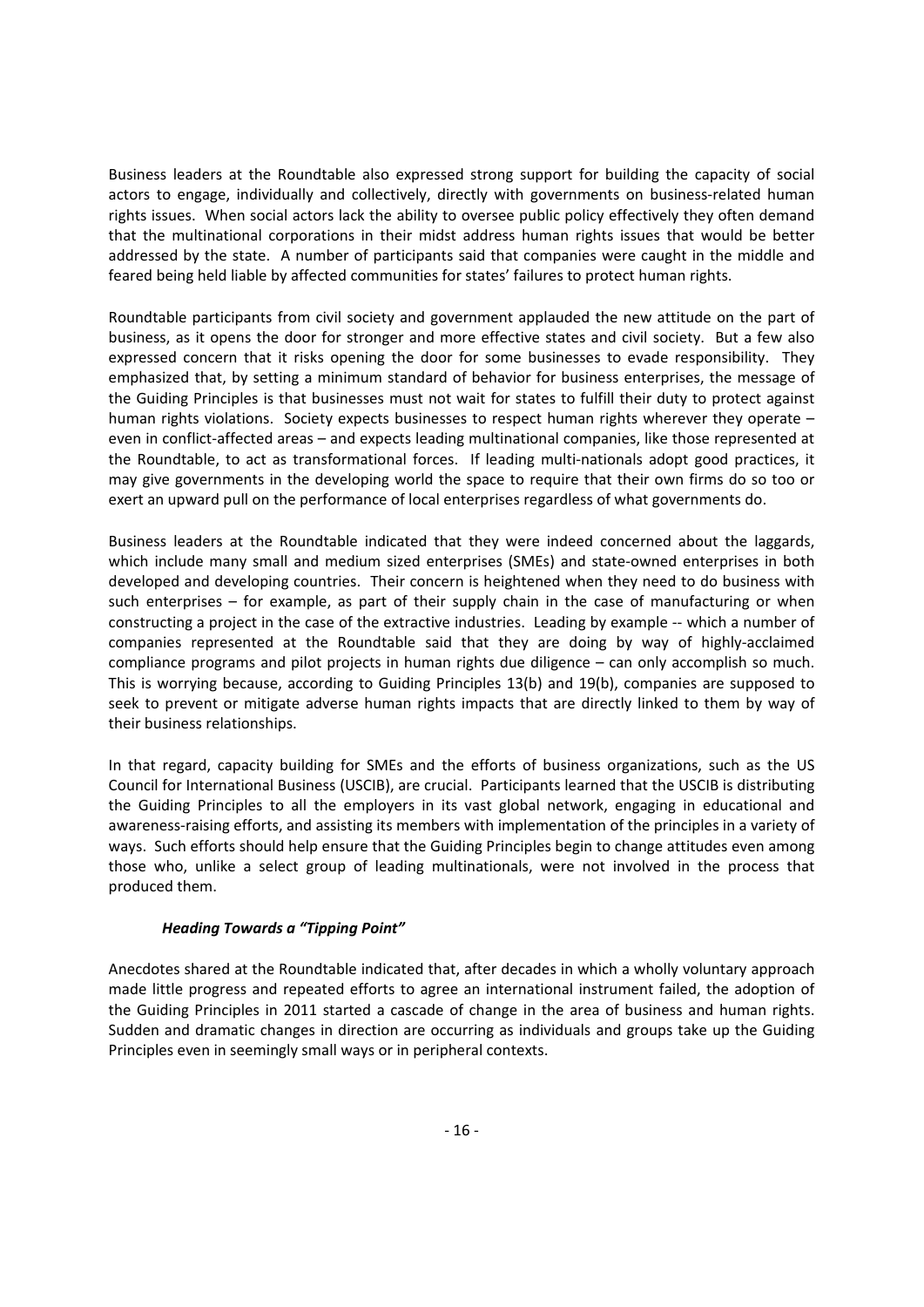One participant cited the example of the dramatic effect one economist's embrace of the Guiding Principles is having in and beyond his country. In particular, this individual was appointed the Superintendent of Banking, Insurance and Private Pension Fund Administrators of Peru in August 2011, and since then has been asking how financial regulation can influence the evaluation of projects to prevent and mitigate their negative impact on the human rights of affected communities. He will soon propose regulation that will require banks in Peru to take into account externalities (*i.e.,* social risks) in addition to commercial considerations (*i.e.,* private risks) when making lending decisions. If his plan is adopted, it could have a transformative effect on the Peruvian economy and, if other countries emulate it, on the global economy.

Another participant noted that government efforts to implement the Guiding Principles may have the kind of contagion effect that the disclosure requirements in the Dodd Frank legislation in the United States are having across the Atlantic. Companies that must comply with Dodd Frank are seeking to lock in their first mover advantage in Europe by calling for the adoption of similar legislation by the European Union. Another participant noted that countries that promulgate national action plans to facilitate the implementation of the Guiding Principles – with the United Kingdom on course to be the first – may in doing so encourage other countries to consider how to implement the Guiding Principles. And another participant suggested that, if domestic and regional human rights courts begin to cite the Guiding Principles, they may hasten the principles' transformation into hard law. Such developments indicate, as one participant observed, that there is an element of serendipity in who decides to take up the Guiding Principles, and that the dissemination and implementation of the Guiding Principles is happening organically.

These comments prompted a number of participants representing business to express concern about the process of implementing the Guiding Principles. In particular, several business leaders and government representatives commented that they did not agree with the use of the term "implementation," because it implied that the Guiding Principles are prescriptive and require businesses and governments to do specific things; it was more appropriate to speak of "putting the Guiding Principles into practice." One business leader was also concerned about the suggestion that that the Guiding Principles might be transformed into "hard law," and questioned whether that was appropriate or intended by Professor Ruggie and his team. The idea that it is impossible to predict where the Guiding Principles might pop up next was also disconcerting to business leaders who seek certainty and predictability.

During the debate that ensued, some participants from civil society argued that, while they certainly warrant further elaboration and interpretation, the Guiding Principles are in fact prescriptive. A prescriptive approach was necessary because experience had shown that compliance with national laws where companies operate, coupled with voluntary adherence to the best practices already adopted by leading companies, was not enough to enable the market to drive the process of change in the area of business and human rights. Instead of adopting a wholly "voluntary" approach, the Guiding Principles indicate that businesses must do specific things in in order to meet their responsibility to respect human rights, including acting with due diligence to avoid infringing on the rights of others and addressing harm where it does occur. (One participant also noted that Human Rights Council Resolution A/HRC/17/4, which established the Working Group on Business and Human Rights, charged the Working Group with facilitating the process of "*implementing* and disseminating" the Guiding Principles).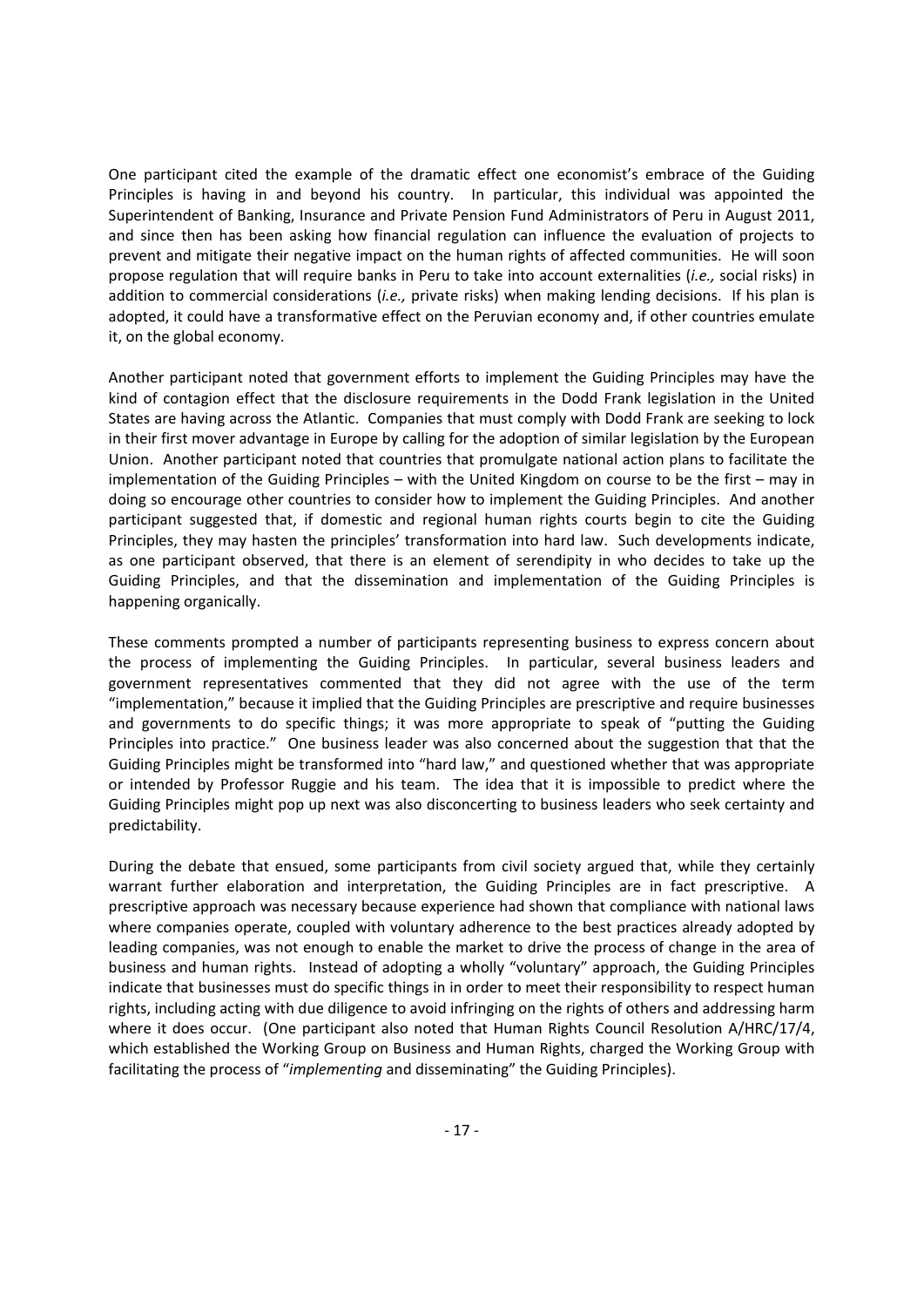A participant also noted that, while they rejected a "mandatory," treaty‐based approach and accepted that the Guiding Principles should not be read as creating new international law, Professor Ruggie and his team hoped that elements of the Guiding Principles would eventually be incorporated into hard law. Indeed, in his Sackler Lecture, Professor Ruggie offered several examples of ways in which corporate law could build upon the Guiding Principles and expressed optimism that elements of the socially legitimated and politically authoritative standards set out in the Guiding Principles would become hard law. He also indicated that, to overcome uncertainty with respect to one issue in particular – corporate liability for acts, or complicity in acts that may rise to the level of internationally recognized crimes – an international legal instrument may still be needed in the near future.

#### **B. Meaning Management**

In his Sackler Lecture, Professor Ruggie labelled the second element of the heterodox approach to business and human rights adopted in the Guiding Principles "meaning management." The idea behind that element was to secure consensus on what the state duty to protect, the business responsibility to respect, and affected communities' right to remedies meant and obtain the UN's endorsement of that meaning. To that end, following its endorsement of the Guiding Principles, the Human Rights Council established a Working Group on Business and Human Rights and charged it with facilitating the process of implementing and disseminating the Guiding Principles. The Office of the United Nations High Commissioner for Human Rights (OHCHR), in collaboration with the Working Group, has also been given a mandate by the UN Secretary‐General to provide guidance and clarification on issues relating to the interpretation of the UN Guiding Principles.

Although the Working Group and the OHCHR are working well together as guardians of the interpretation of the Guiding Principles, some Roundtable participants expressed concern that there was no treaty‐body or charter‐based body charged with their application. They suggested that only a body with command and control authority to apply the Guiding Principles or to insist that they be applied by other bodies would be able to ensure their coherent and consistent application.

Participants heard that, in the absence of such authority, the Working Group is seeking to mainstream the Guiding Principles throughout the whole UN System and to encourage those treaty- and charterbased bodies that do have command and control authority to apply the Guiding Principles in a coherent and consistent manner. The task is not easy, as the treaty-bodies tend to operate in isolation from one another, to focus exclusively on their own specific mandates and to address only the behavior of states. Many treaty bodies also take a largely reactive approach to allegations of violations of human rights attributable to states, rather than impressing upon them the need to prevent such violations. In general, the treaty bodies have shown a surprising lack of awareness of the Guiding Principles and some still need to be persuaded of the importance of integrating the Guiding Principles into their work.

As a first step towards getting the treaty bodies to implement the Guiding Principles coherently and consistently, the Working Group is working with them to compile a series of generic questions about business and human rights that could be addressed by each of them to states during periodic reviews. States could also be asked about specific allegations of business-related human rights violations, which would in turn require them to ask the businesses involved for information.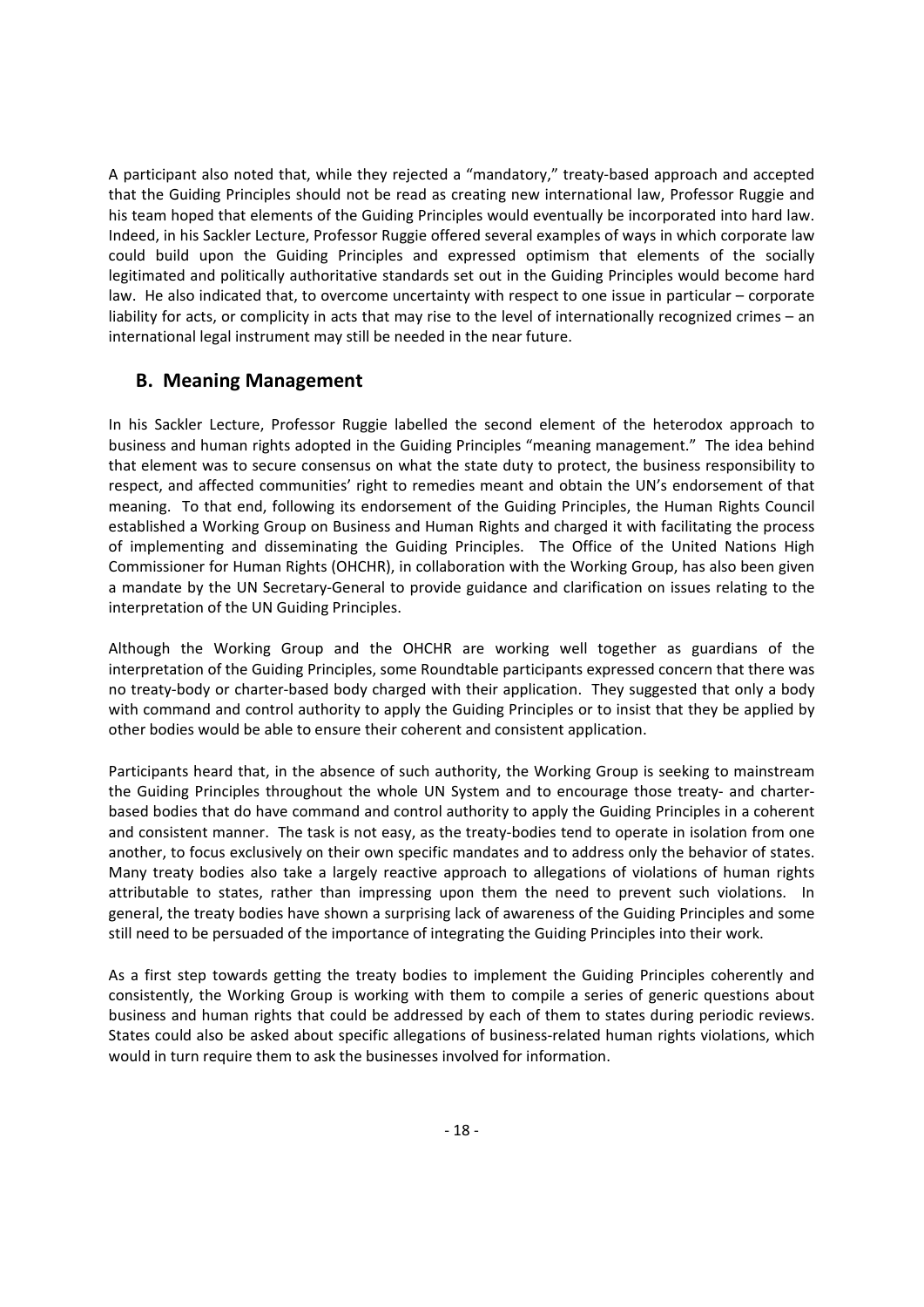The Working Group would also like to see the treaty bodies adopt general comments that incorporate the Guiding Principles. The Committee on the Rights of the Child, for example, is planning to adopt a General Comment on State Obligations Regarding the Impact of the Business Sector on Children's Rights that refers to the Guiding Principles and reflects input from the Working Group. It also might be possible to get all nine treaty bodies to adopt collective general comments on business-related topics, such as on the appropriate scope of remedies for victims of business-related human rights abuse. However, given that a well‐informed comment on remedies would need to reflect the viewpoints of victims, this would require the treaty bodies to change the way they work with non‐state actors (at present, general discussions by the treaty bodies are open to civil society, but evidence for general comments tends to be gathered only from states).

#### **C. Distributed Network Architecture**

The third and final element of the heterodox approach to business and human rights identified by Professor Ruggie in his Sackler Lecture is a "distributed network architecture." The idea behind it is to engage national and international standard setting bodies that have more direct leverage over businesses than the United Nations in the process of implementing the Guiding Principles.

A number of roundtable participants observed that this element of the heterodox approach is particularly important, as they believed that the UN has little relevance to businesses. Businesses are far more likely to listen to regulators and industry groups, which are also in a better position than the UN to develop the standards established in the Guiding Principles to suit certain domestic contexts and industries.

Standard setting bodies are already engaging with the Guiding Principles, as Professor Ruggie pointed out during his Lecture. These include the OECD, the IFC, the ISO, the EU, the US government, the American Bar Association, ASEAN and the African Union, among others. It is less clear whether domestic or international judicial bodies have started engaging with the Guiding Principles, a subject that the Working Group is studying.

One participant suggested that the international economic architecture – including the WTO and the network of bilateral investment treaties (BITs) – could be engaged in the effort to disseminate and implement the Guiding Principles. Future trade agreements and BITs could refer to the Guiding Principles and direct arbitral tribunals to consider the issue of non‐compliance with the Guiding Principles when determining and applying treaty protection and assessing compensation. More generally, such instruments should leave adequate domestic policy space to allow states to meet their duty to protect human rights, as recommended in Guiding Principle 9.

Another idea is to incorporate the Guiding Principles into foreign investment legislation, as the UN Conference on Trade and Development (UNCTAD) suggested in its 2012 World Investment Report. In that report, UNCTAD encouraged governments to set out investor obligations and responsibilities, including adherence to the Guiding Principles, clearly in national legislation. It further encouraged investors to adhere to the Guiding Principles and to carry out corporate due diligence relating to economic, social and environmental risk.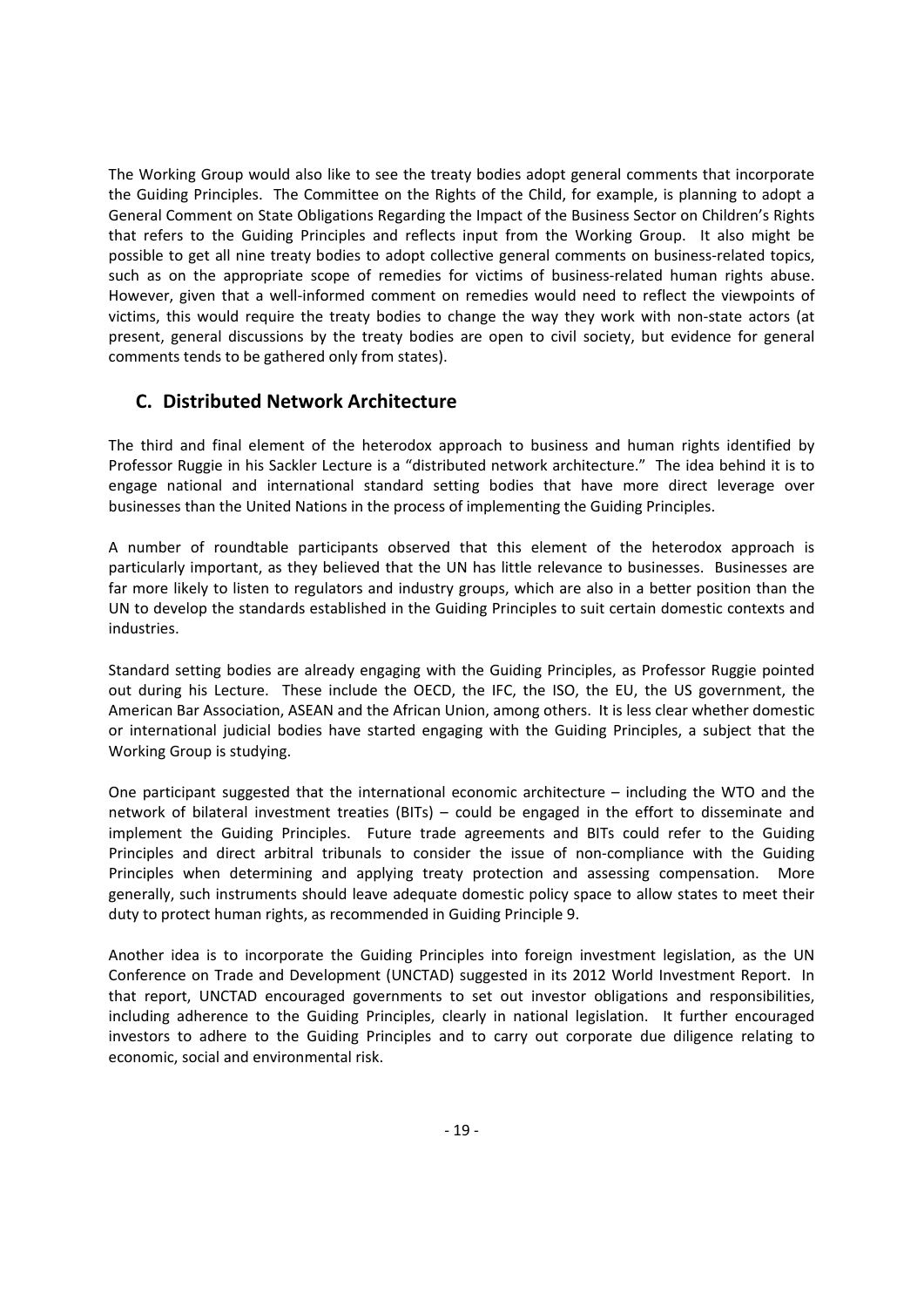#### **2. Assessing Processes and Outcomes**

The UN Guiding Principles establish process-based standards with respect to the corporate responsibility to respect human rights. Specifically, the Guiding Principles outline a due diligence process that should include assessing actual and potential human rights impacts, integrating and acting upon the findings, tracking responses and communicating how impacts are addressed. Through such a process businesses should be able to both know and show that they are meeting their responsibility to respect human rights in practice. The Guiding Principles also provide that, where businesses identify that they have had adverse human rights impacts, they should provide for or cooperate in remediation through legitimate processes.

The discussion during the Roundtable focused on some of the more difficult questions that arise with respect to the process‐based standards set forth in the Guiding Principles, particularly with respect to verification, communication and remediation.

#### **A. Tracking Responses to Human Rights Impacts**

Guiding Principle 20 advises that, "[i]n order to verify whether adverse human rights impacts are being addressed, business enterprises should track the effectiveness of their response." To do so, the Commentary suggests, businesses might use tools that they already use in relation to other issues, such as performance contracts and reviews as well as surveys and audits, and obtain feedback from operational‐level grievance mechanisms.

The discussion during the Roundtable showed that, despite this general advice, many companies are still grappling with the issue of how best to track their responses to the actual and potential human rights impacts they identify through their due diligence processes. One participant noted that many companies use accident/incident reports to assess the effectiveness of the processes they have in place to prevent potential impacts. Yet past experience should not be the only guide to the future; otherwise, companies risk addressing only the types of impacts they have had in the past, rather than the unprecedented impacts they may have in the future. Clearly more sophisticated metrics are needed to assess the robustness of the processes that companies have in place to address potential impacts, as well as the outcomes of those processes.

One participant described how some civil society organizations and shareholders groups are beginning to demand that companies employ more sophisticated metrics. (During the 2013 proxy season, members of the Interfaith Center on Corporate Responsibility (ICCR) will sponsor 180 resolutions with respect to 127 companies on questions of corporate governance, and social and environmental impacts.) In that regard, there are a number of initiatives to devise human rights indicators for certain sectors (*e.g.,* oil and gas, and apparel) and to get companies to assess their performance against international standards, including ILO conventions. It is likely that the civil society groups that are already monitoring the social performance of companies, and the burgeoning industry of auditors that are doing the same, will add "adherence to the Guiding Principles" to the criteria they consider in evaluating a company's social performance.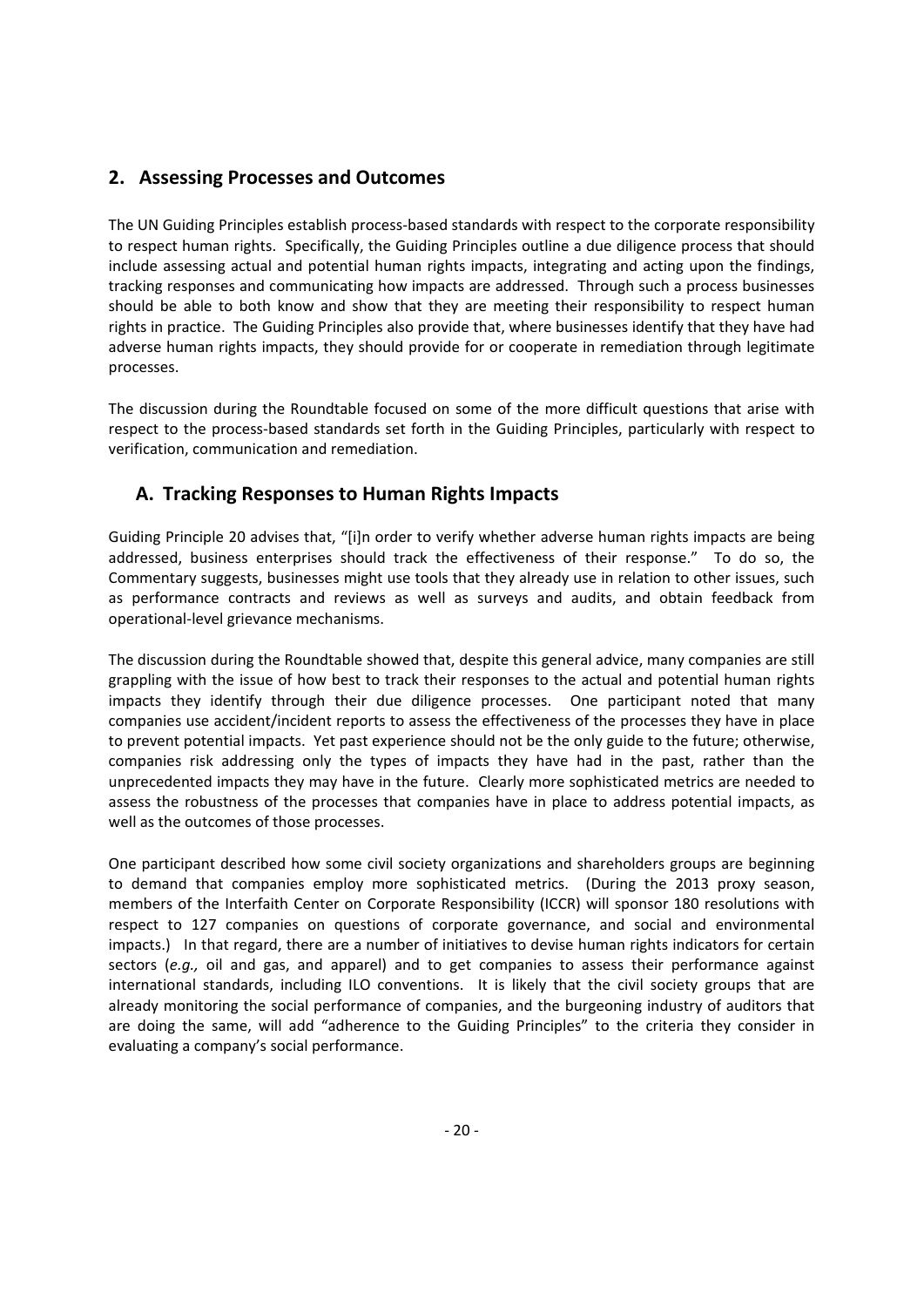Indeed, Roundtable participants learned that the global accounting firm Mazars and the non‐profit consultancy Shift are launching a project to develop global standards for human rights reporting and assurance. They aim to devise a reporting standard that would allow companies to issue a Human Rights Statement demonstrating how their internal policies and processes align with the Guiding Principles. An accompanying assurance standard would allow independent external human rights assurance providers to confirm that the Statement is a fair assessment. The idea is to bring the rigor of accounting to the verification processes proscribed in the Guiding Principles.

Anecdotal evidence presented by Roundtable participants shows that civil society groups are likely to play an important role in developing and applying global auditing standards based on the Guiding Principles. At times that role may not be productive, judging by the fact that one accounting firm received a letter from a leading environmental NGO criticizing it for even agreeing to undertake an audit of a company with a poor environmental record. But at other times that role may be very helpful, such as when the same firm received a long letter from another NGO detailing what it expected the company in question to be doing to improve its environmental record. That letter provided the company and its auditors with a good road map for the audit. This story demonstrated that there is no reason why NGOs cannot cooperate with companies while also holding them accountable.

Operational‐level grievance mechanisms are also providing valuable feedback to companies about the effectiveness of the steps they are taking to address human rights impacts. One participant noted that his company had realized that any endemic social problem in a community where the company operated would become the company's problem. To alleviate tensions the company had established grievance mechanisms that provided safe spaces for communities to air such problems and enabled the company to develop programs and relationships to help address them.

The focus of NGOs and shareholder groups so far has been primarily on the big multinationals (which is where it should be, according to one participant, as such companies ought to lead by example). However, pressure is also mounting on small and medium sized enterprises, in some cases by way of the big multinationals. Starbucks, for example, refused to renew a contract with a supplier company because of its poor human rights record. That led the supplier to approach accountants with human rights expertise to find out why they were performing so badly and to help them improve.

#### **B. Reporting on Responses to Human Rights Impacts**

Guiding Principle 21 provides that, "in order to account for how they address their human rights impacts, business enterprises should be prepared to communicate this externally." It further provides that, "business enterprises whose operations or operating contexts pose risks of severe human rights impacts should report formally on how they address them." Beyond these general instructions, neither the Guiding Principles nor their Commentary tell companies whether they must report on specific impacts of their operations (in addition to reporting on the processes they have in place to address those impacts) or, if they must, which specific impacts they must report on in order to fulfil their responsibility to respect human rights.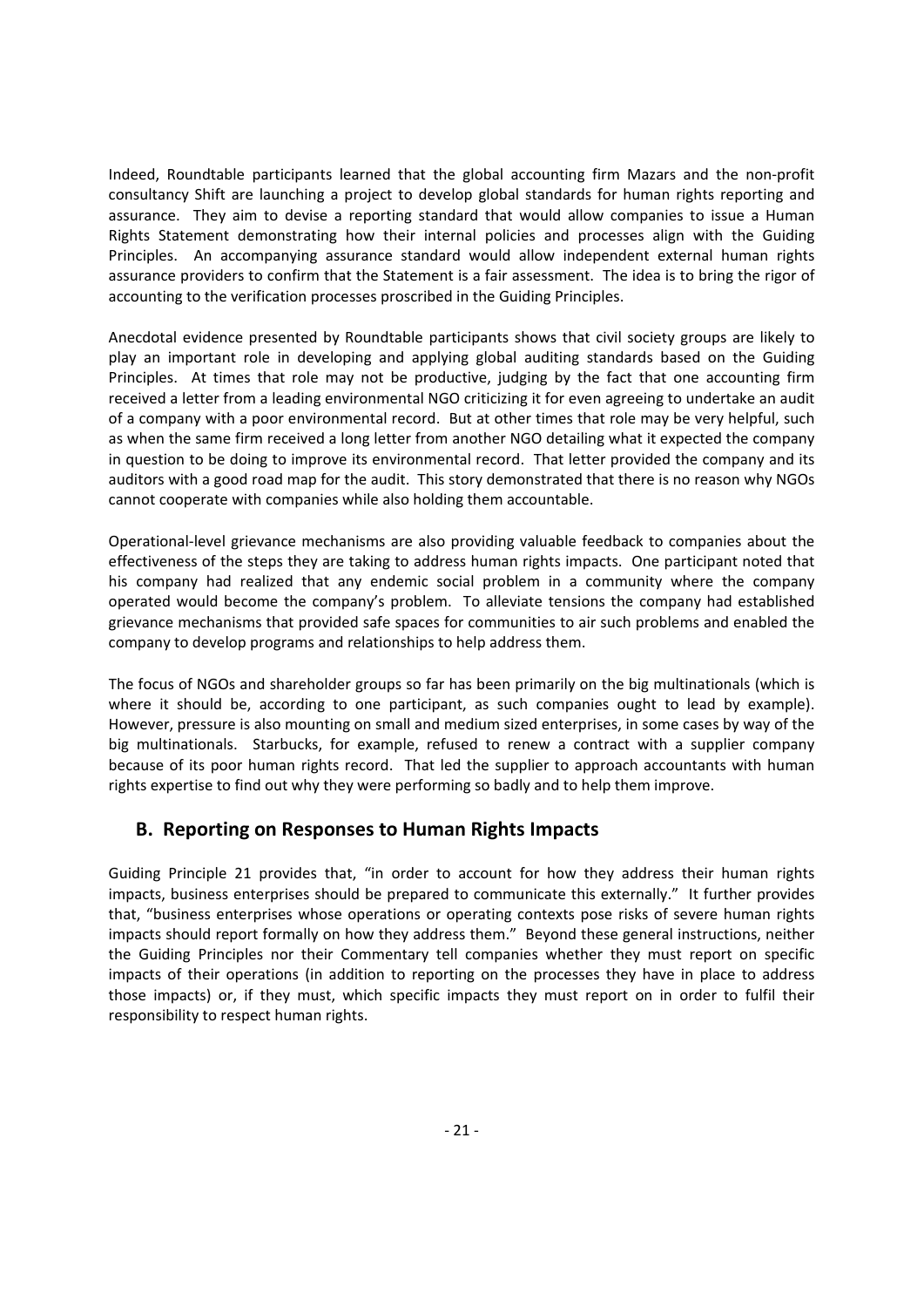Roundtable participants representing business said that they were struggling with these questions. All said they were comfortable being transparent about their due diligence and remediation processes, and acknowledged that being transparent was vital to the legitimacy of those processes. Some were also willing to report in general terms on the kinds of impacts they identify through their due diligence processes. But they were all reluctant to report on specific impacts, particularly with respect to the location of those impacts, because of the need to manage their legal risks and protect themselves from unscrupulous plaintiffs' lawyers.

A participant from civil society observed that calls for reporting on specific impacts are nonetheless getting louder. Shareholders and stakeholders want to be able to evaluate companies not only on the basis of their processes but also on the basis of their outcomes; they want to be able to see whether real progress is being made. Another participant agreed, but noted that not all shareholders require the same degree of transparency – there is little pressure on Chinese companies, for example, to report on the human rights impacts of their overseas operations. There is also wide variation among the reporting standards currently being used by companies and consulted by investors with respect to environmental and social issues – thus participants welcomed the Mazars/Shift project discussed earlier.

Whatever the level of detail of a final report by a company, the process of pulling one together has a beneficial effect on a company, according to one participant. It requires personnel to track human rights issues and, as a consequence, raises consciousness about those issues within the company. Issuing a human rights report therefore represents a significant step forward in any effort to embed human rights principles and to institutionalize a human rights program within a company. Another participant noted that a study done by the University of California showed that the actual environmental impacts of companies' operations diminished as their reporting of those impacts increased.

# **C. Remediation of Human Rights Impacts**

Guiding Principle 22 provides that, "[w]here business enterprises identify that they have caused or contributed to adverse impacts, they should provide for or cooperate in their remediation through legitimate processes." While Chapter III on access to remedy provides further guidance on mechanisms through which remediation may be sought, it leaves open a number of questions with respect to how the effectiveness of remediation efforts should be tracked and communicated externally.

Roundtable participants involved in remediation efforts said that transparency was crucial to tracking the effectiveness of such efforts. It is far easier to determine whether a community's claim has merit and has been dealt with fairly if the process is transparent. It is also important to put into place compliance or monitoring mechanisms to ensure that commitments made by the community and the company are adhered to once a claim has been resolved. Participants agreed that this is an area that needs further development. One participant suggested that the grievance process itself must be ongoing to ensure compliance with any agreements reached, while another suggested that even nonjudicial processes could produce legally binding agreements with enforcement mechanisms such as arbitration clauses.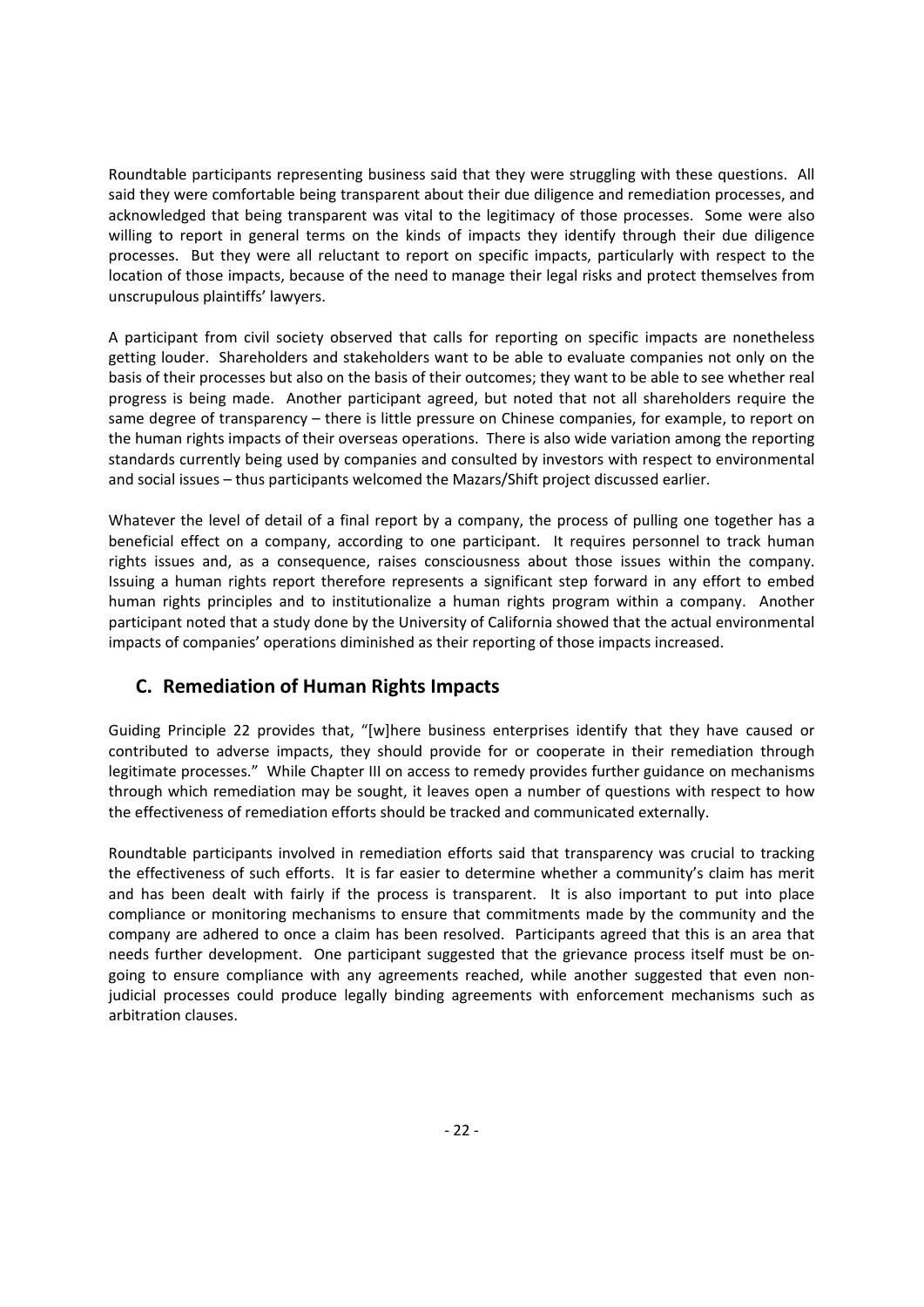There is also a need to give further thought to how companies might communicate externally about their remediation processes. A participant noted that confidentiality may be of concern to some claimants. Remarks by business participants indicated that, while they would be willing to disclose information about the existence of grievance processes, they would be hesitant to disclose information about specific allegations of negative human rights impacts.

#### **3. Building Capacity**

As Professor Ruggie pointed out in his Sackler Lecture, limited capacity on the part of all stakeholder groups – including affected communities, businesses and governments – is one of the greatest obstacles to implementation of the Guiding Principles. Much of the tangible progress that has been made in implementing the Guiding Principles thus far has been made by a small number of large multinational corporations concentrated in the extractive and manufacturing industries, and by a small number of governments. Now other stakeholders need to embrace and master the Guiding Principles, and develop the skills, acquire the language and build the coalitions necessary to put them into practice.

To do so, stakeholders will need resources, assistance and training, and some institutions will need to be reengineered. The discussion during the Roundtable explored how various stakeholder groups are grappling with these issues and highlighted the extent of the challenges that remain.

# **A. Building the Capacity of Affected Communities**

The third chapter of the Guiding Principles focuses on the need for affected communities to have greater access to effective remedies for business-related human rights impacts. A number of participants at the Roundtable asserted that this is an area in particular need of further attention, as access to effective remedies is still extremely limited for most affected communities.

Participants observed that, even where grievance mechanisms do exist, many affected communities remain unaware of them or unsure of how to access them. And, even when they have such knowledge, affected communities often have difficulty articulating how they are being harmed in a manner that can be assessed and acted upon through a grievance process. These impediments to accessing effective remedies derive from the fact that affected communities are usually marginalized economically, politically and geographically (particularly in the case of those affected by extractive industry projects), and often lack education and basic advocacy skills.

Accountability Counsel is one organization that is helping affected communities overcome these barriers by representing them before operational‐level grievance procedures and before other non‐judicial bodies that hear complaints against companies, such as the OECD National Contact Points. However, many more such organizations are needed, particularly at the domestic level in host countries.

One participant noted that there was also a need for organizations to represent affected communities at the international level, including at the WTO and before other institutions that set the rules for the global economy. In this vein, another participant suggested that organizations might bring pressure to bear on governments to raise human rights issues before committees on investment established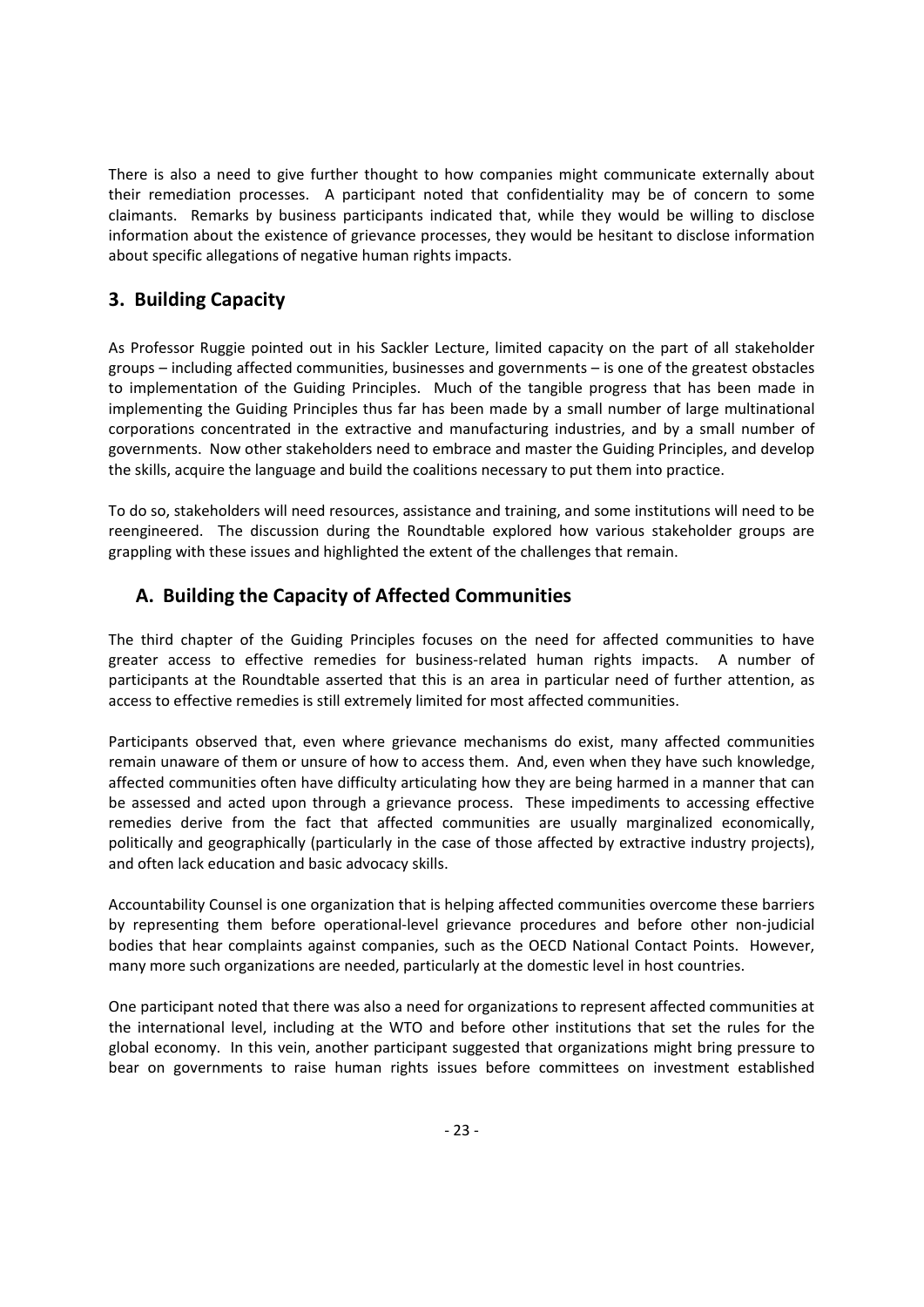pursuant to free trade and bilateral investment treaties. Another participant suggested that, as a general matter, there is a need for greater transparency and more space for civil society within global economic institutions.

According to one Roundtable participant, the overriding goal of organizations that represent affected communities should not be to stop all projects that have negative human rights impacts. Rather, such organizations should aim to facilitate the airing and resolution of grievances, help stop and remedy the negative human rights impacts that have caused those grievances, and ultimately benefit all stakeholders through the resolution of disputes. Based on the experience of one participant who has helped communities bring human rights claims against states to achieve these objectives organizations will need to learn such skills as writing grant proposals, and communicating effectively with government and company representatives.

Several participants recounted how some universities are starting to help build the capacity of affected communities to access grievance mechanisms, including in countries where there are no non‐ governmental organizations able to do so. Universities are, for example, starting to provide formal clinical education in the area of business‐related human rights; to train and certify mediators; and to study the causes and consequences of business-related human rights impacts. One participant noted that universities could also help foreign companies familiarize themselves with local operating environments and identify local NGOs to represent the interests of affected communities, while also helping local NGOs and affected communities interact with foreign companies.

Lawyers could also play a greater role in helping affected communities access remedies by representing them and by providing advisory services on a *pro bono* basis, one participant suggested. That participant sought to dispel the common assumption that when lawyers get involved in non-judicial grievance procedures they invariably push disputes into the judicial realm. Lawyers subject to ethical standards like those applicable in the United States are required to act in the best interests of their clients and it is often in the best interest of communities to resolve disputes with companies through non‐judicial means.

#### **B. Building the Capacity of Businesses**

The discussion during the Roundtable also highlighted the challenges facing companies in implementing the Guiding Principles. As Professor Ruggie pointed out in his Sackler Lecture, one reason many companies lack the capacity to implement the Guiding Principles is that they are organized so that the costs of their human rights impacts are seen only at the operational level, while awareness of the Guiding Principles resides, if anywhere, only at the central senior management, board and shareholder level. Such businesses need to undergo institutional and cultural reform to ensure internal coordination and consistency in implementing the Guiding Principles.

One participant suggested that lessons could be learned from the way many companies have reengineered themselves and changed their cultures in response to foreign corrupt practices legislation. Lawyers might offer advisory services and training courses with respect to the Guiding Principles along the lines of those they have offered to businesses with respect to corruption legislation. Such efforts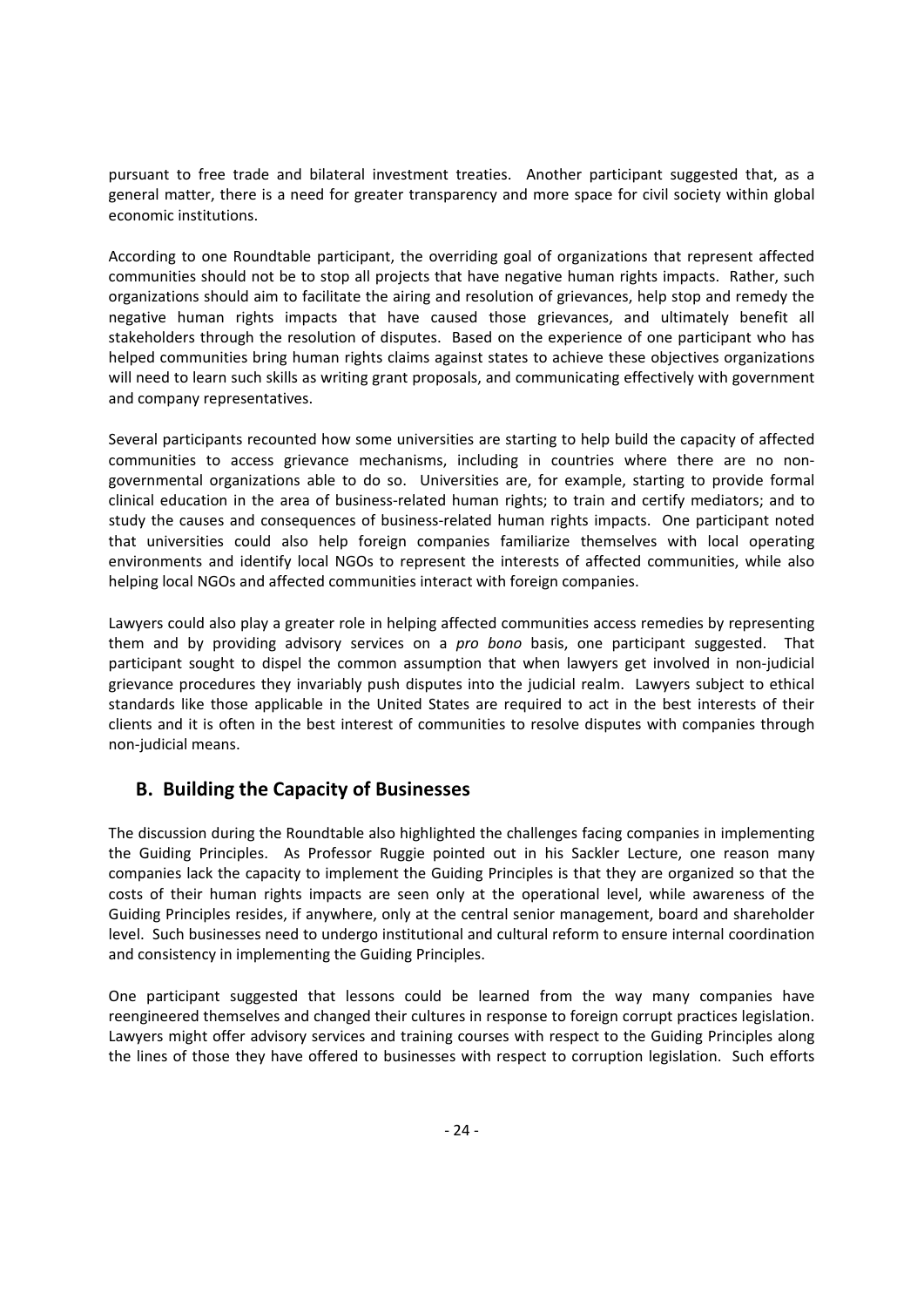appear to have been successful to the extent that alarm bells now usually ring at the operational level even within small and medium sized enterprises when corrupt practices are involved.

The United Nations and international human rights organizations also have an important role to play in assisting, not only governments, but also companies in implementing the Guiding Principles. One Roundtable participant observed that efforts by the UN Global Compact, UNICEF and Save the Children to build the capacity of businesses to implement the Children's Rights and Business Principles that those organizations issued in 2012 offers a good example. Those organizations are tapping into their local networks to raise awareness and organize training workshops on the Children's Principles. They are also preparing a toolkit to recommend ways for companies to incorporate children's rights into their policies and codes of conduct; provide criteria for companies to assess their performance in respecting children's rights; and review critical areas of impact on children's rights.

According to a number of participants companies are having a particularly difficult time providing affected communities access to remedies as part of their responsibility to respect human rights. One of the greatest challenges they face in that regard is identifying affected communities and their representatives. Local NGOs can play a valuable role in that regard, but several participants warned that NGOs interests do not always align with those of particular affected communities. Another of the greatest challenges facing businesses is determining who should pay for efforts to build the capacity of affected communities to access remedies. Companies that have caused negative human rights impacts usually pay for such efforts, but it might be better if there were support funds for communities that were not associated with specific companies or specific grievances.

One participant described a challenging but ultimately successful effort by a large, multinational food company to address the grievances of migrant agricultural workers in a fruit growing region. With various NGOs and trade unions claiming to speak for the workers, it took the company about a year working locally to determine who actually represented the interests of the affected community. The company decided it was in its own interest to pay for mediators, and to do outreach and trainings of the affected workers to enable them to articulate their grievances so that the company could provide remedies. Although this approach worked, the company probably would have preferred for the local suppliers who directly employed the workers to have provided them with a remedy – an approach that would also be more sustainable.

The need for sustained engagement with affected communities was highlighted by a number of Roundtable participants representing business. These participants' companies seek to establish ongoing relationships and to build trust with affected communities, rather than convening isolated meetings only when specific problems arise. Companies that adopt a proactive approach and regularly engage in healthy dialogue over issues of concern to affected communities hope to avoid the sort of debilitating opposition to their projects faced by some other companies (such as by many foreign mining companies in Peru). A Roundtable participant from civil society noted that companies are likely to face fewer crises related to community opposition if they engage in the ongoing due diligence process proscribed in the Guiding Principles and thereby assess actual and potential human rights impacts, integrate and act upon the findings, track responses and communicate how impacts are addressed.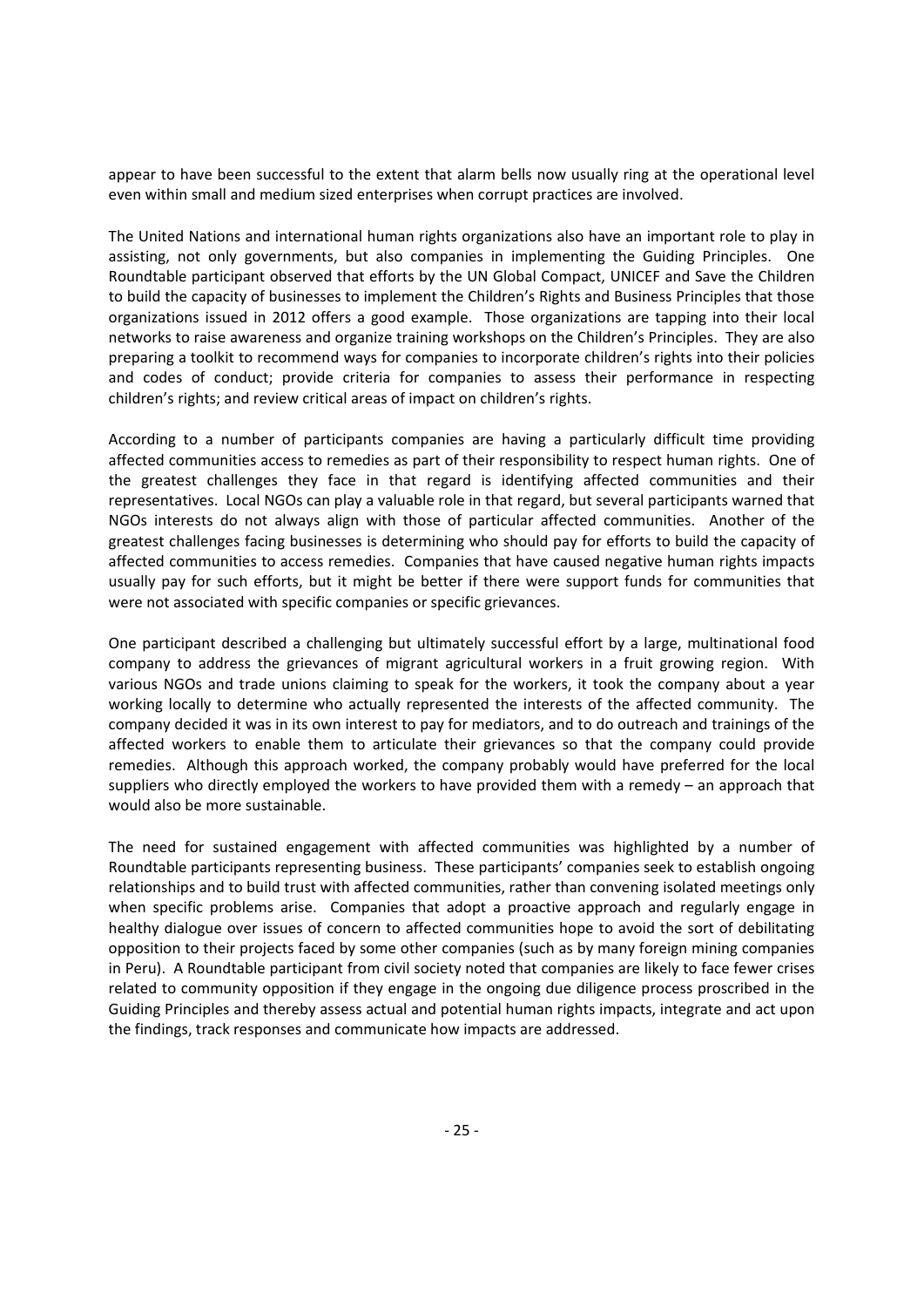A number of participants representing business remarked that it was crucial for them to assess the actual and potential human rights impacts of their operations at the local level, rather than assuming that all of their operations have the same impacts. For example, one company had learned that its operations in Alaska threatened an indigenous community's annual whale hunt, while its operations in China threatened a community's cattle herds. Once it had received this information, the company was able to adjust its operations accordingly and to resolve long-standing disputes with communities.

#### **C. Building the Capacity of Governments**

Governments are also struggling to implement the first pillar of the Guiding Principles -- their duty to protect communities against human rights violations by businesses. As Professor Ruggie pointed out in his Sackler Lecture, government capacity gaps are often, like corporate capacity gaps, a result of poor internal coordination. For example, agencies charged with promoting foreign investment often seek to create a permissive environment for companies while agencies charged with addressing social problems are left to manage the resulting human rights impacts. Thus, many governments, like many businesses, need to undergo institutional and cultural reform to ensure internal coordination and consistency in implementing the Guiding Principles.

One Roundtable participant suggested that home state governments could play an influential role in this regard. They could, for example, act to fill in the capacity gaps of host state governments by requiring their own investors to outline the steps they are taking to implement the Guiding Principles in a manner similar to the labor and environment reporting requirements recently imposed by the U.S. government on investors in Myanmar. Another participant suggested that free trade and investment agreements could be drafted to require host states to require businesses operating within their territory to implement the Guiding Principles in a manner similar to the (non-hortatory) corporate social responsibility provisions in several Canadian free trade agreements. Another idea would be to require host states to meet their duty to protect human rights as outlined in the Guiding Principles or at least not to lower their human rights standards in order to attract investment along the same lines as the labor and environment chapters of a number of US free trade and investment agreements.

Such efforts to encourage host governments and home state companies to adhere to the Guiding Principles are very important in one participant's view. Without such efforts, companies might believe that, as long as they establish operational‐level grievance mechanisms and build the capacity of communities to access such mechanisms, it is always acceptable to operate in places where governance is weak. Similarly, weak governments might believe that, as long as they help build the capacity of local communities to make claims directly against companies through operational or other grievance procedures, they are doing their job. Instead, weak governments should be encouraged to fulfill their duty to protect, which includes the duty to prevent human rights impacts by businesses and to establish state-based judicial and non-judicial grievance procedures, or risk foregoing or losing foreign investment.

A number of business representatives, however, cautioned that some home state regulatory efforts were in their view misguided and had unintended consequences. They argued that the cost and effort required to comply with the Myanmar reporting requirements, for example, would be too great for